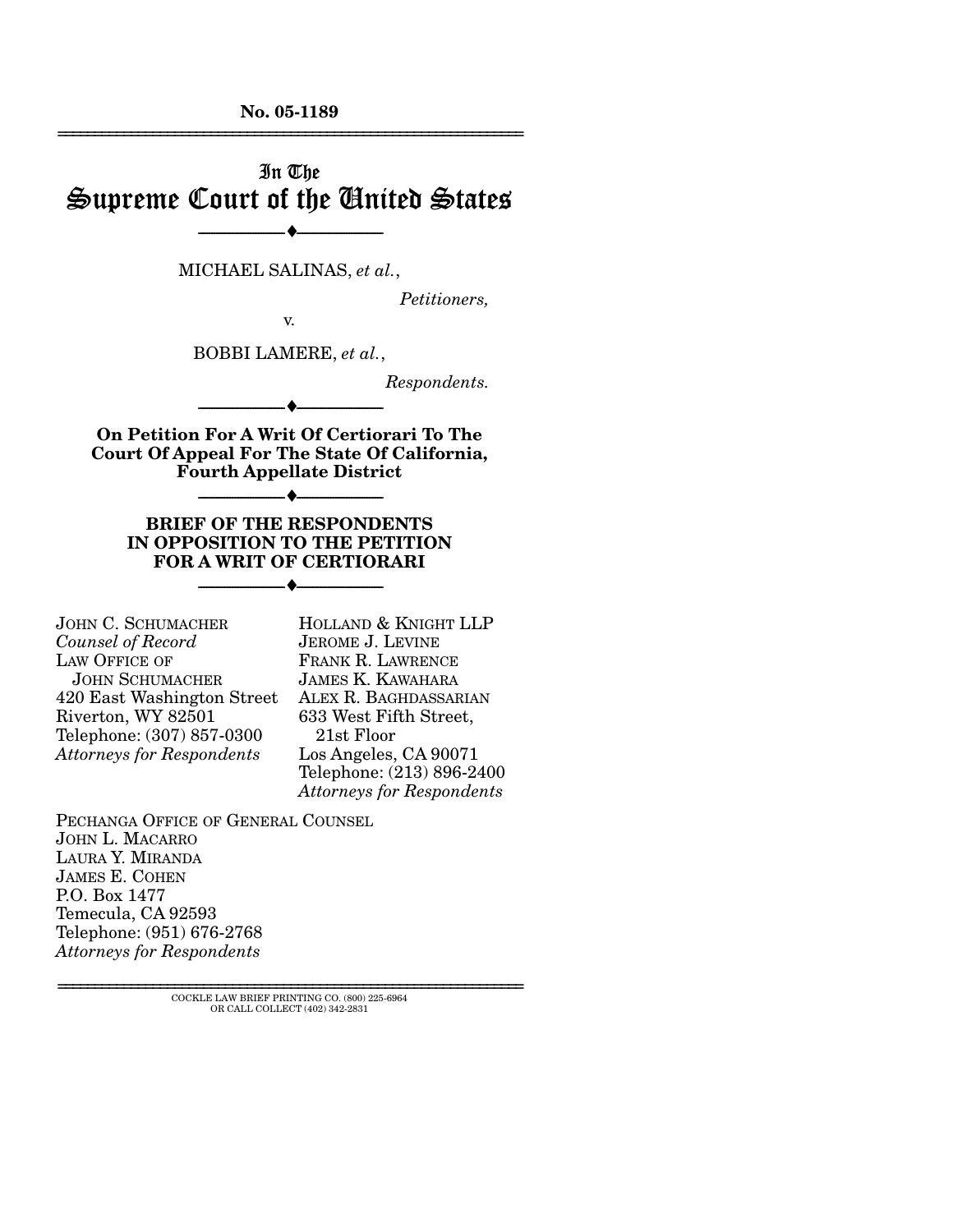## **QUESTIONS PRESENTED**

 1. Petitioners' first question for review calls upon the Court to determine whether Public Law 280 confers subject matter jurisdiction on California Courts to make, review, or enjoin internal membership decisions of a federally-recognized tribe.

 2. Petitioners' second question for review calls upon the Court to resolve an alleged conflict between two decisions of the same division of the same district of a state court of appeal regarding the sovereign immunity of elected officials of a tribe in the exercise of discretionary governmental duties.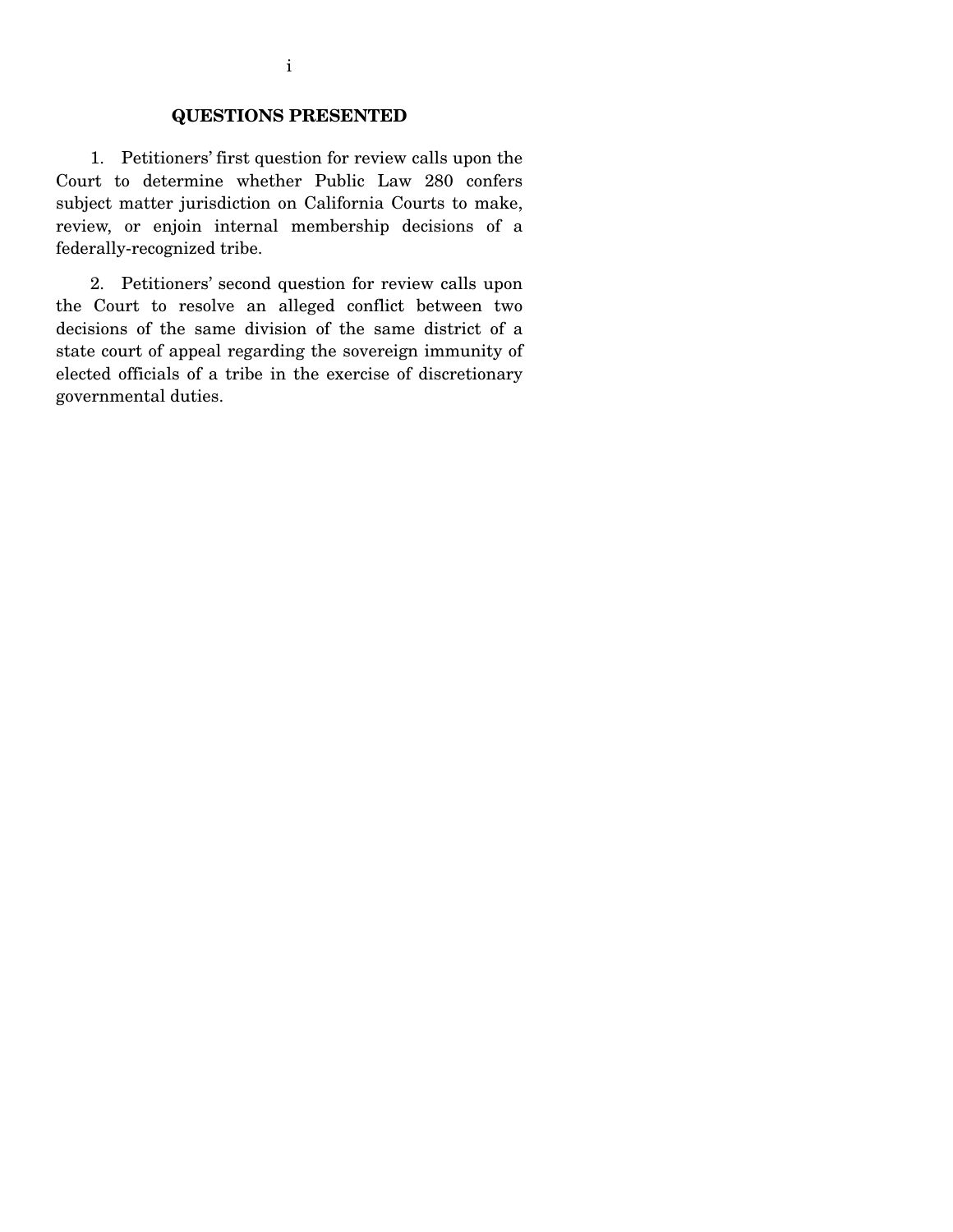# TABLE OF CONTENTS

| L   |                                                                                                                                              |    |  |
|-----|----------------------------------------------------------------------------------------------------------------------------------------------|----|--|
| II. |                                                                                                                                              |    |  |
| Ш.  | REASONS FOR DENYING THE PETITION                                                                                                             |    |  |
|     | THE DECISION BELOW DOES NOT CON-<br>FLICT WITH ANY STATE COURT OF LAST<br>RESORT, A FEDERAL COURT OF APPEAL,<br>OR THE UNITED STATES SUPREME | 11 |  |
|     | Petitioners Manufacture A Conflict, Which<br>$A_{1}$<br>If It Existed, Only Exists Within The Court<br>Of Appeal Of The State Of California  | 11 |  |
|     | The Decision Below Only Reiterates Long<br>В.<br>Settled Federal Law Regarding Tribal, Not<br>State, Jurisdiction Over Internal Member-      |    |  |
|     |                                                                                                                                              | 12 |  |
|     |                                                                                                                                              | 16 |  |
|     |                                                                                                                                              |    |  |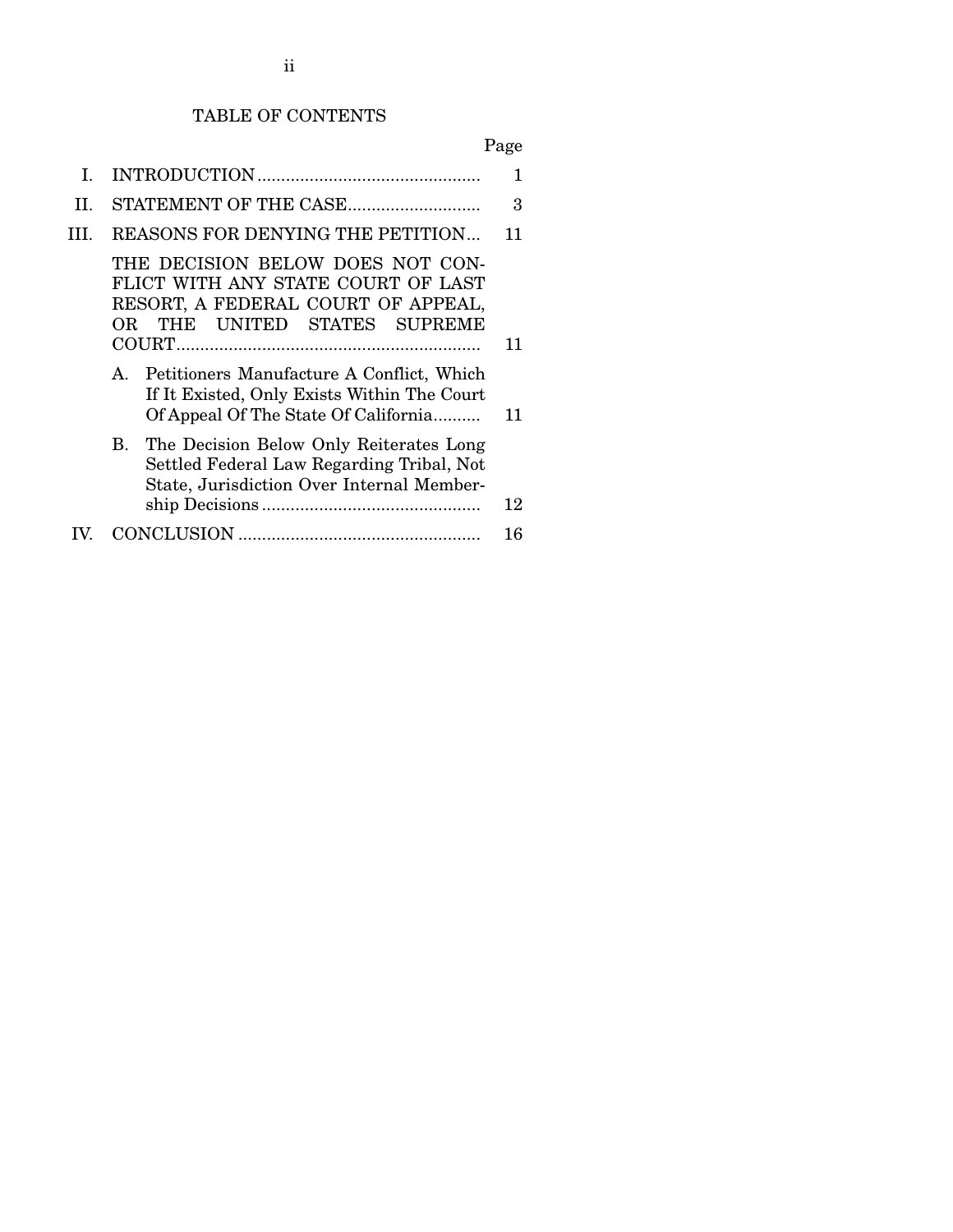# TABLE OF AUTHORITIES

# Page

# CASE LAW

| Apodaca v. Silvas, 19 F.3d 1015 (5th Cir. 1994)  15                                                         |
|-------------------------------------------------------------------------------------------------------------|
| Atkinson v. Haldane, 569 P.2d 151 (Ak. 1977)11, 15                                                          |
| Bryan v. Itasca County, 426 U.S. 373 (1976)10, 11, 13                                                       |
| Iowa Mutual Insurance Company v. LaPlante, 480                                                              |
| LaMere v. Superior Court of the County of Riverside,<br>131 Cal.App.4th 1059 (Cal.App. 2005)  1, 13, 14, 15 |
| Patterson v. Council of Seneca Nation, 157 N.E. 734                                                         |
| Red Bird v. United States (Cherokee Intermarriage                                                           |
| Roff v. Burney, 168 U.S. 218 (1897) 13, 14                                                                  |
| Santa Clara Pueblo v. Martinez, 436 U.S. 49                                                                 |
| Smith v. Babbitt, 875 F. Supp. 1353 (D. Minn. 1995) 13                                                      |
| Turner v. Martire, 82 Cal.App.4th 1042 (Cal.App.                                                            |
| United States v. Wheeler, 435 U.S. 313 (1978) 13                                                            |
| Worcester v. Georgia, 31 U.S. 515 (1832) 13                                                                 |

# **STATUTES**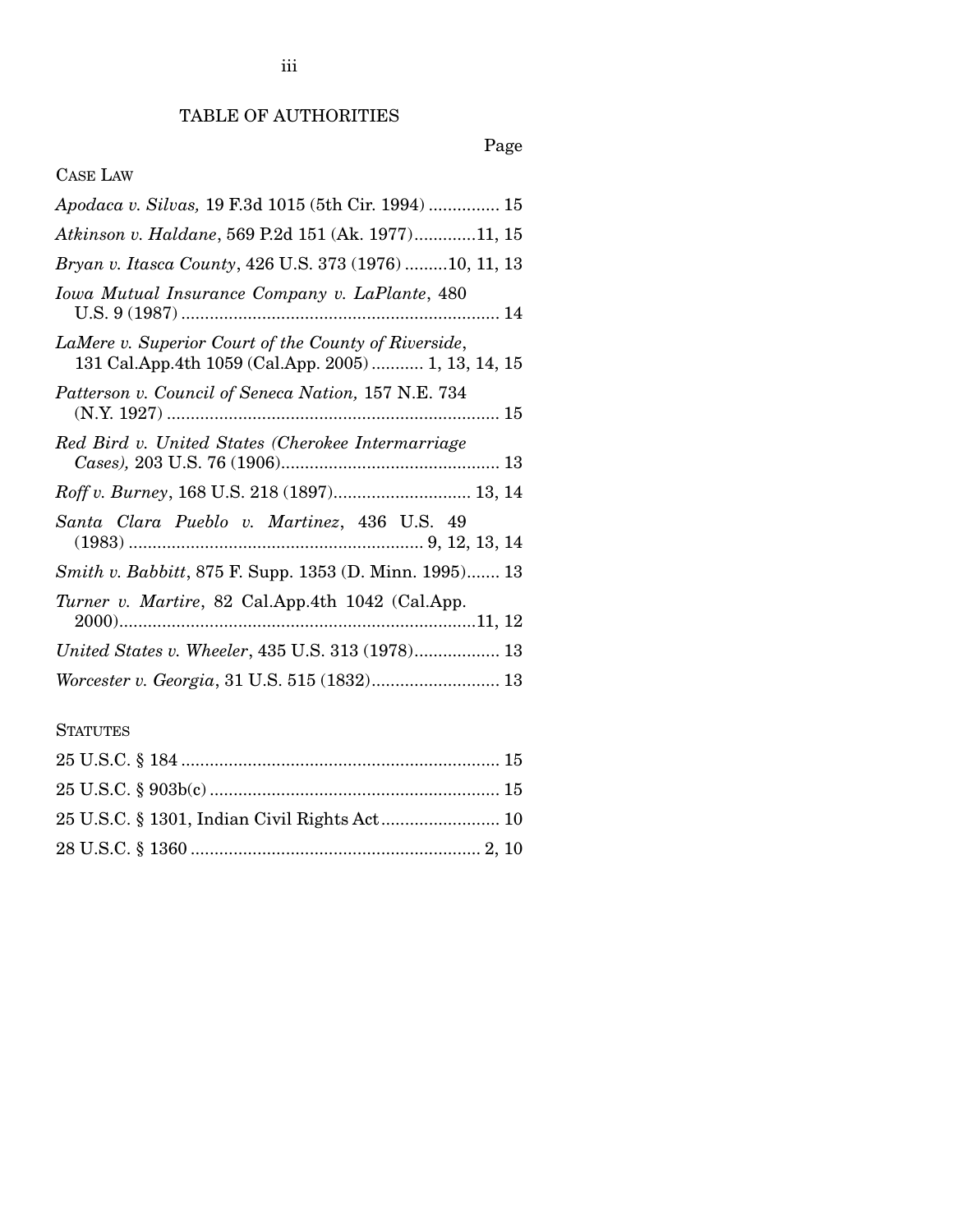iv

# TABLE OF AUTHORITIES – Continued

Page

#### **OTHER**

- Felix S. Cohen, *Handbook of Federal Indian Law* (1958 and 2005 ed.) ........................................................ 13
- Solicitor's Opinion of May 17, 1941, 1 Opinions of the Solicitor 1048, 55 I.D. 14 ......................................... 15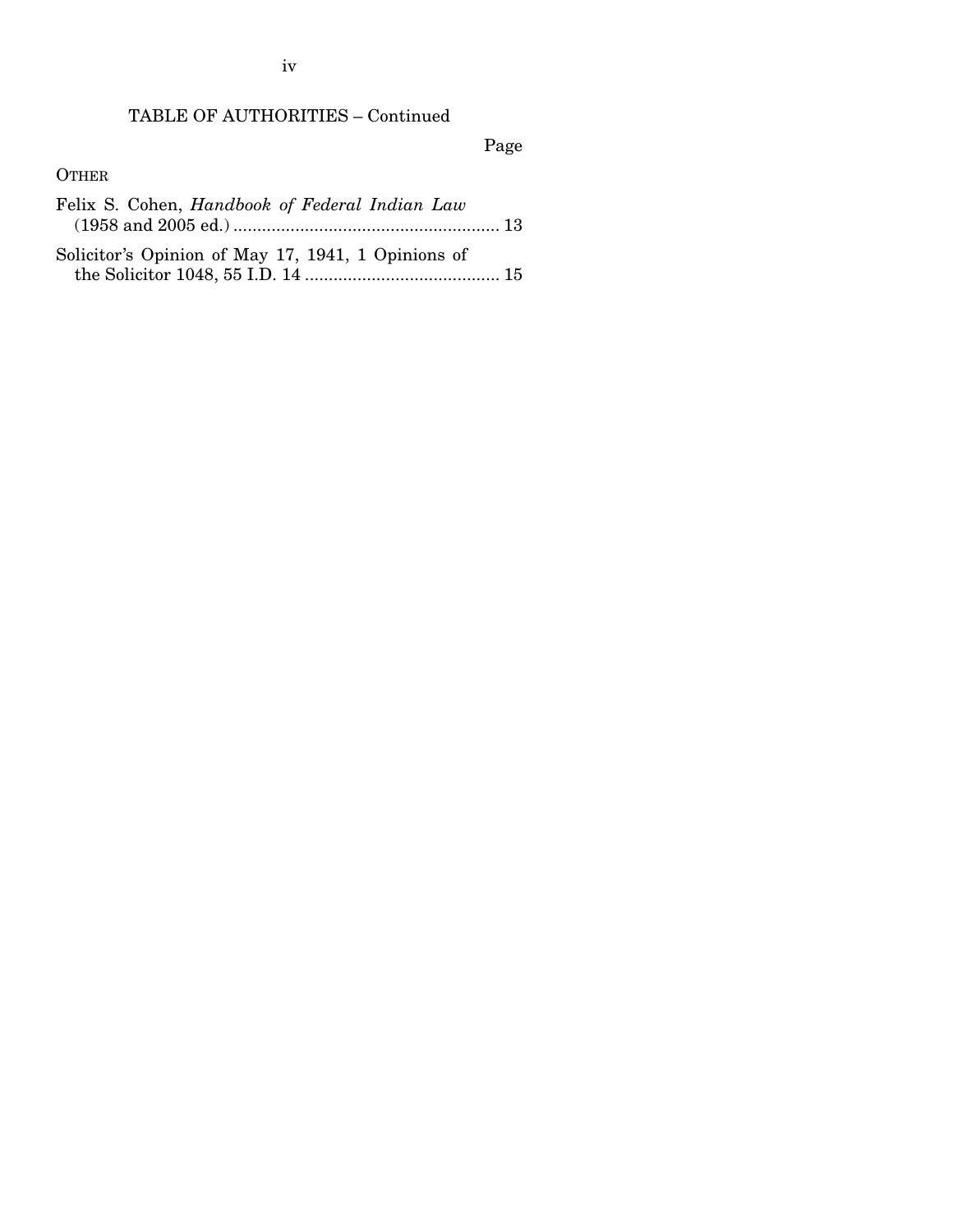#### **I. INTRODUCTION**

 The petition for writ of certiorari should be denied because it presents no issue worthy of this Court's attention. The Court of Appeal of the State of California, Fourth Appellate District held that state courts do not have jurisdiction over internal tribal membership decisions. That decision made no new law.

 The petition requests that the Court reconsider over 150 years of consistent legal precedent that tribes have authority to make their own internal membership decisions in tribal forums. In the courts below, Petitioners sought unsuccessfully to have a state court enjoin elected tribal officials from taking any actions to disenroll the Petitioners, to declare that the Petitioners are members of the Pechanga Band, and to permanently enjoin the elected officials of the sovereign Pechanga Band from ever disenrolling Petitioners. (Plaintiffs' Complaint, LCPet. p. 0048). The court of appeal correctly rejected Petitioners' unsupported claims and found that "this is not a 'private legal dispute between reservation Indians,' but goes rather to the heart of tribal sovereignty." *LaMere v. Superior Court of the County of Riverside*, 131 Cal.App.4th 1059, 1065 (Cal.App.  $2005$ ), Writ. Pet. App. p. 14A.<sup>1</sup> The California Supreme Court thereafter rejected Petitioners' request for certiorari.

 The Respondents are elected officials of the Enrollment Committee whose duties include assuring that all those who claim membership in the Band meet the Band's

<sup>&</sup>lt;sup>1</sup> Citations to the appendix for writ for certiorari in this case are cited as "Writ. Pet. App.". Parenthetical citations to the record in the court below describe the document and the location in the record before the court of appeal. "LCPet." stands for documents located in the lower court record. Citations to the Appendix to this Opposition To The Petition For A Writ Of Certiorari are cited as "Opp. App.".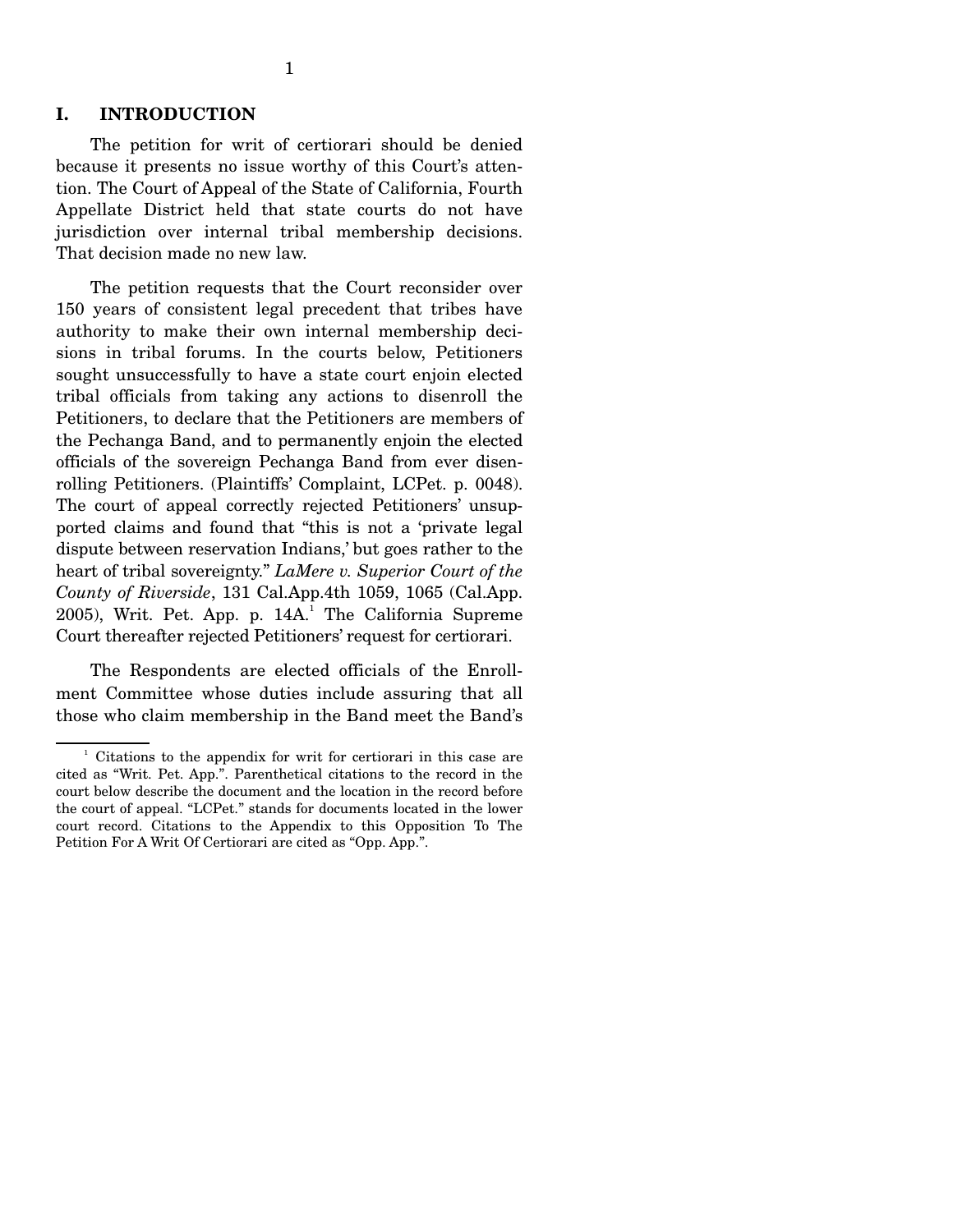2

Band is a tribal government with the sovereign right to make internal membership decisions in its own forums. This right is one of the most basic tenets of Indian law and is fundamental to the Pechanga Band's existence as a sovereign. Rather than uphold tribal sovereignty as alleged in their petition, Petitioners seek to rewrite longstanding Indian law in furtherance of their own economic interests. When the Enrollment Committee was about to begin deliberations required by tribal law after a full opportunity was afforded to Petitioners to present their factual bases for membership, Petitioners sought to eliminate through state court proceedings one of the Tribe's most inherent responsibilities – the right of a sovereign to independently determine its membership. Petitioners took this drastic action even though they were aware that the Respondents had recently upheld the enrollment status of a large number of tribal members who had similarly been subject to allegations that they did not meet the Band's constitutional membership requirements.

 Petitioners' unsupported theory for jurisdiction under Public Law 280, 28 U.S.C. § 1360, and their equally inaccurate statements of the law regarding sovereign immunity are contrary to over 150 years of legal precedent. There is no conflict among lower courts as asserted by Petitioners. Petitioners' alleged conflict is within the same division of the same district of the state court of appeal. Therefore, the petition should be denied.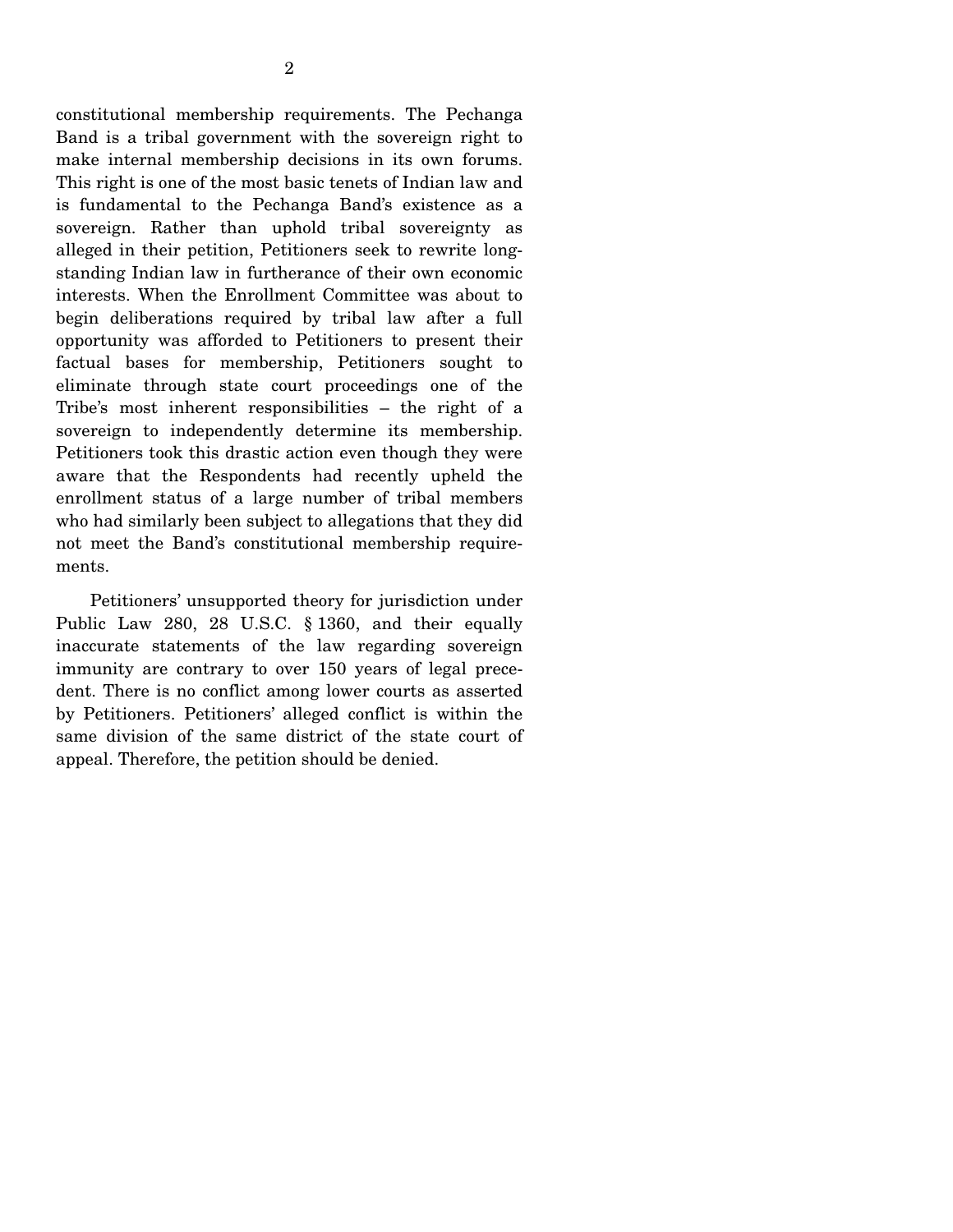#### **II. STATEMENT OF THE CASE**

 Petitioners' Introduction and Statement Of The Case contain numerous inaccuracies. As required by Rule 15.2, Respondents will briefly address the misstatements of fact or law in the petition that bear on what issues properly would be before the Court if certiorari were granted.

 Petitioners misstate or only partially provide relevant portions of the laws of the Pechanga Band. Article II – Membership of the Constitution and Bylaws of the Temecula Band of Luiseño Mission Indians – Pechanga Indian Reservation est. 1882 ("Constitution and Bylaws") is incorrectly quoted by the Petitioners. Article II reads as follows:

#### ARTICLE II MEMBERSHIP

 Membership is an enrolled member documented in the Band's Official Enrollment Book of 1979.

 Qualifications for membership of the Temecula Band of Luiseno Mission Indians Are:

 A. Applicant must show proof of Lineal Descent from original Pechanga Temecula people.

 B. Adopted people, family or Band, and non-indians cannot be enrolled. *Exception*: People who were accepted in the Indian Way prior to 1928 will be *accepted*.

 C. If you have ever been enrolled or recognized in any other reservation you cannot enroll in Pechanga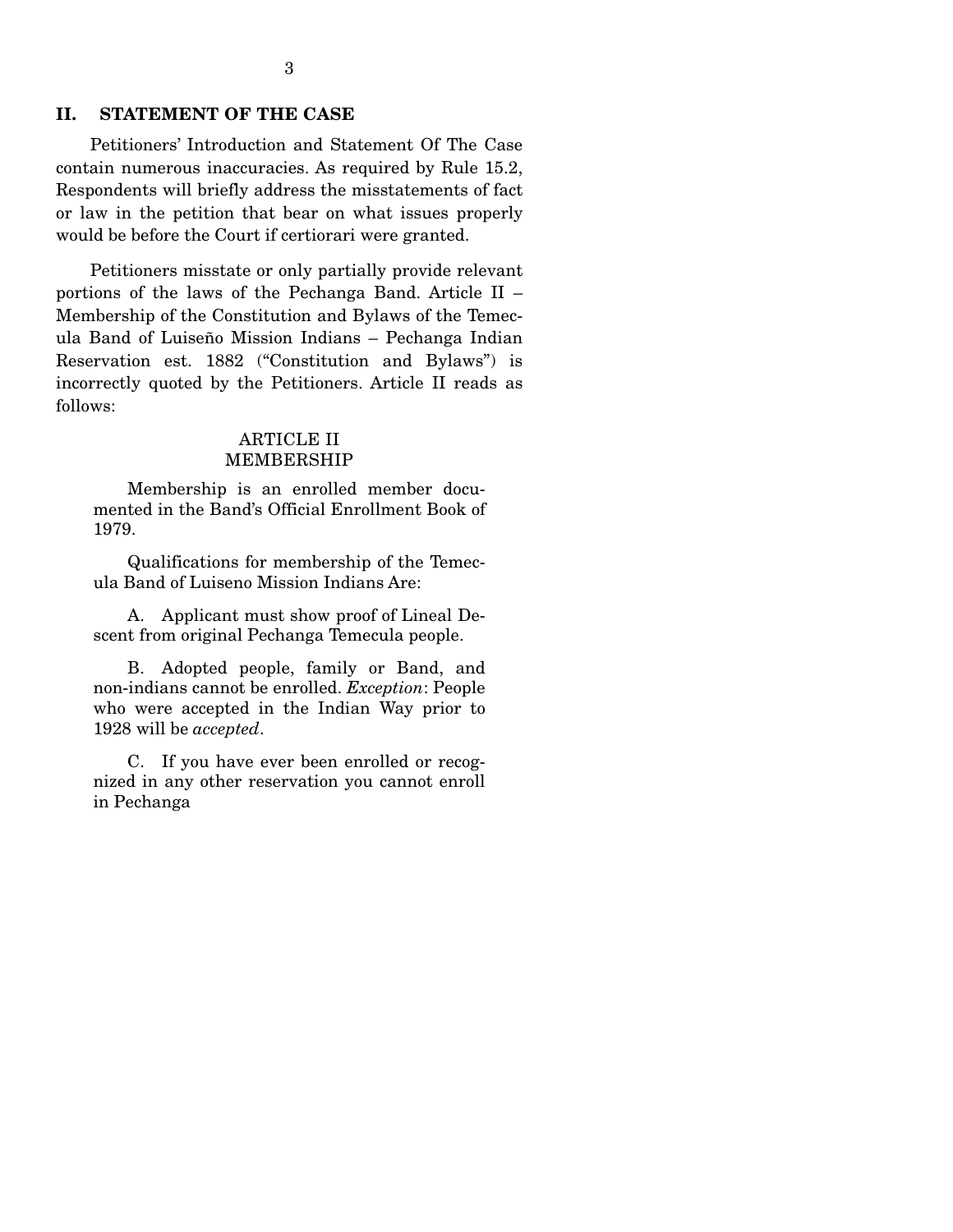*The membership enrollment will be opened the first month of each year by the Bands Enrollment Committee.* 

(Plaintiffs' Complaint Exhibit 3, LCPet. p. 0061-0062 (italics indicate changes from quote in the petition)). The correct date that the Band's Constitution and Bylaws were adopted by the Pechanga General Council was December 10, 1978.

 Petitioners only provide the Court an excerpt from the "Pechanga Enrollment Disenrollment Procedure" (hereinafter "Disenrollment Procedures"). The complete procedures for disenrollment, including the provisions regarding notice of the basis for possible disenrollment and the opportunity to present evidence, are contained in Appendix A. Opp. App. p. 1-6.

 Petitioners' various statements about the "spectre of greed and internal corruption" of Native Americans and members of the Pechanga Band generally, or Respondents specifically, are entirely unsupported by the record. Petitioners' comments about whether other tribes may or may not follow their own laws are both unsupported and irrelevant. Petitioners' statements of economic motive are spurious given the fact that, immediately prior to consideration of the allegations against Petitioners, the Enrollment Committee considered three other sets of enrollment allegations and determined, after full review, that the allegations lacked merit because the facts actually supported the membership status of those affected tribal members. (Respondent LaMere's Declaration, ¶ 9, LCPet. p. 1119). Importantly, the Pechanga Band's disenrollment law has been in place and utilized since 1988 well before there were any gaming revenues, with decisions both to disenroll and to uphold membership. Opp. App. p. 6.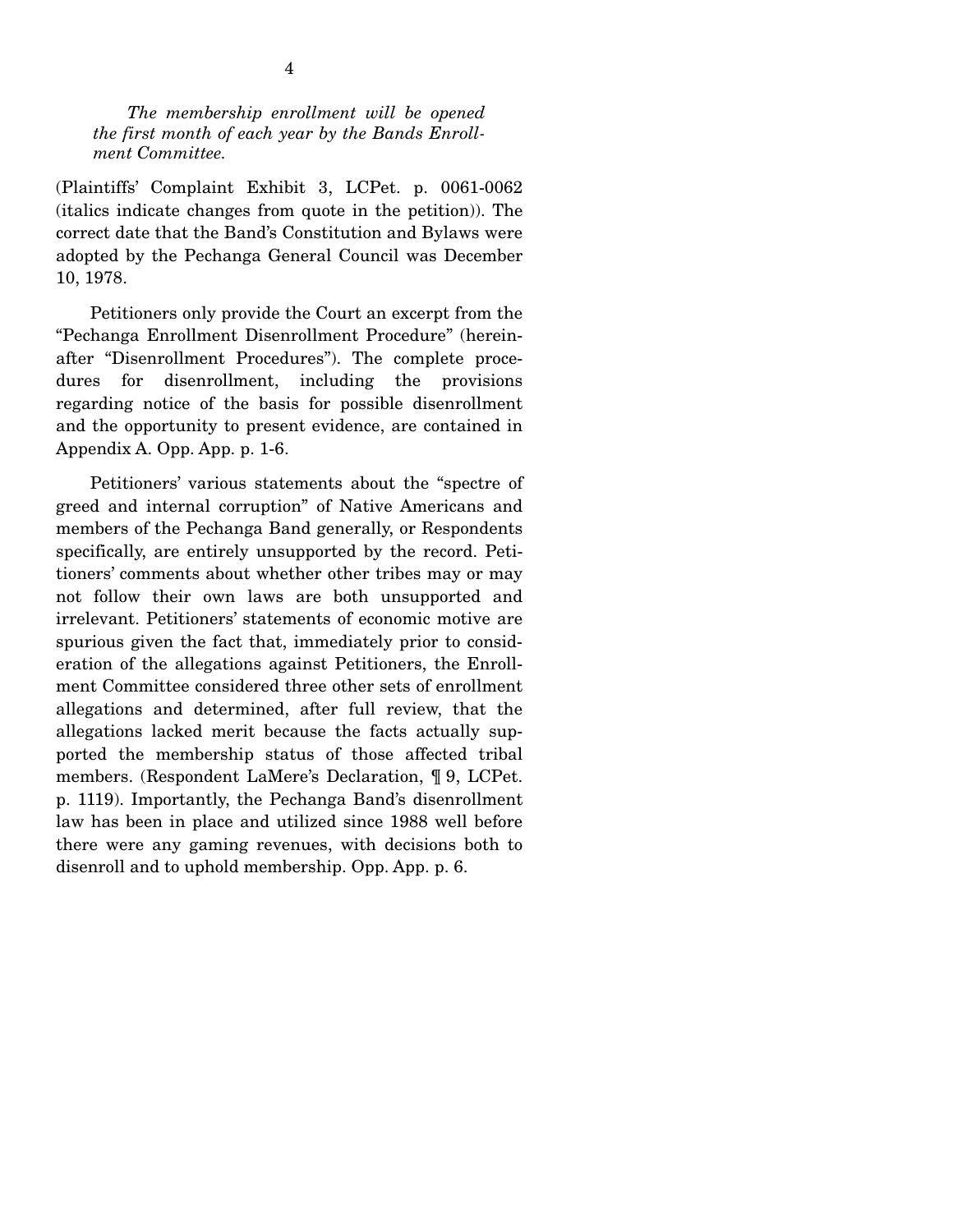At all times relevant to this case, the Pechanga Band maintained a duly constituted Tribal Council and Enrollment Committee. (Respondent LaMere's Declaration, ¶ 5- 6, LCPet. p. 1117-1118). The Respondents are all duly enrolled tribal members who were elected by the General Membership of the Pechanga Band. The General Membership is comprised of all adult members of the Pechanga Band, which included Petitioners and their supporters.

In late 2002 and early 2003, the Enrollment Committee, including two of the Petitioners, Respondents, and one other Tribal member, received several allegations that numerous members of the Pechanga Band failed to meet the Band's constitutionally established enrollment qualifications. (*See, e.g.*, Plaintiffs' Complaint Exhibit 11, LCPet. p. 0165). The Enrollment Committee began to review the allegations. During this time period, the Tribal Council exercised its responsibility under the Constitution and Bylaws "to uphold the individual rights of each member without malice or prejudice" and directed that a few procedural issues be corrected by the Enrollment Committee. (Plaintiffs' Complaint Exhibits 13, 16, LCPet. p. 0170, 0177). These issues were promptly addressed by the Committee. (Plaintiffs' Complaint Exhibits 14, 17, LCPet. p. 0173, 1818).

 On February 23, 2003, the General Membership of the Pechanga Band convened a duly noticed meeting to discuss and vote upon a petition to amend the Disenrollment Procedures and to stay disenrollment until amendments were enacted. (Plaintiffs' Complaint Exhibit 16, LCPet. p. 0177). The petition was brought by tribal members pursuant to the Pechanga Band's Constitution. At this meeting, the General Membership rejected the petition, and no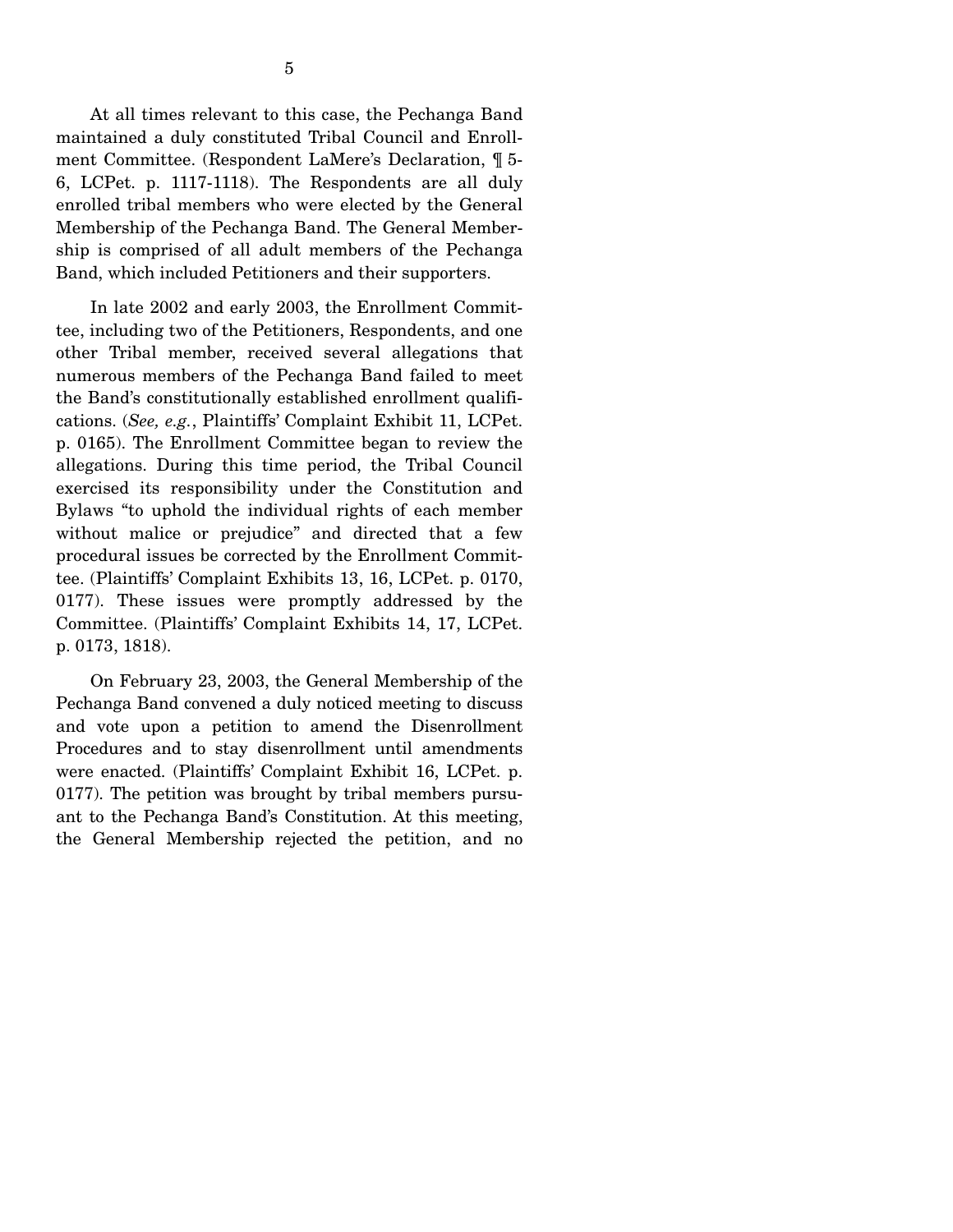amendments to the Disenrollment Procedures or stay of the disenrollment process were authorized. *Id*.

 Following the General Membership meeting and "after several days of discussion, debate, and deliberation," the Tribal Council issued a Notice and Order on March 7, 2003 addressing the fact that various disenrollment allegations directly affected some members of the Enrollment Committee. (Plaintiffs' Complaint Exhibit. 16, LCPet. p. 0396). In order to ensure that the Disenrollment Procedures would be diligently followed in a fair and impartial manner, the Tribal Council temporarily removed two Petitioners and two Respondents from the Committee because disenrollment allegations concerning their line of descent were pending. *Id*. The Tribal Council also directed that the Committee would temporarily consist of five members. *Id.* The Tribal Council's Notice and Order provided "that [if] any of the . . . individuals is not disenrolled, he or she shall immediately be reinstated to the Committee." *Id*. The Committee was directed to use a fair and impartial decision by a majority of the committee to review a file when necessary and to follow Robert's Rules of Order. *Id*.

 On March 19 and April 24, 2003, the Notice and Order was amended to temporarily remove two more Committee members because disenrollment allegations had then been filed involving their lines of descent. The Committee membership consisting of a Chairperson, Alternate Chairperson, and Secretary was then temporarily reduced to three of the Respondents for consideration of the pending disenrollment allegations. Under the guidelines for the Enrollment Committee, a Board consisting of three officers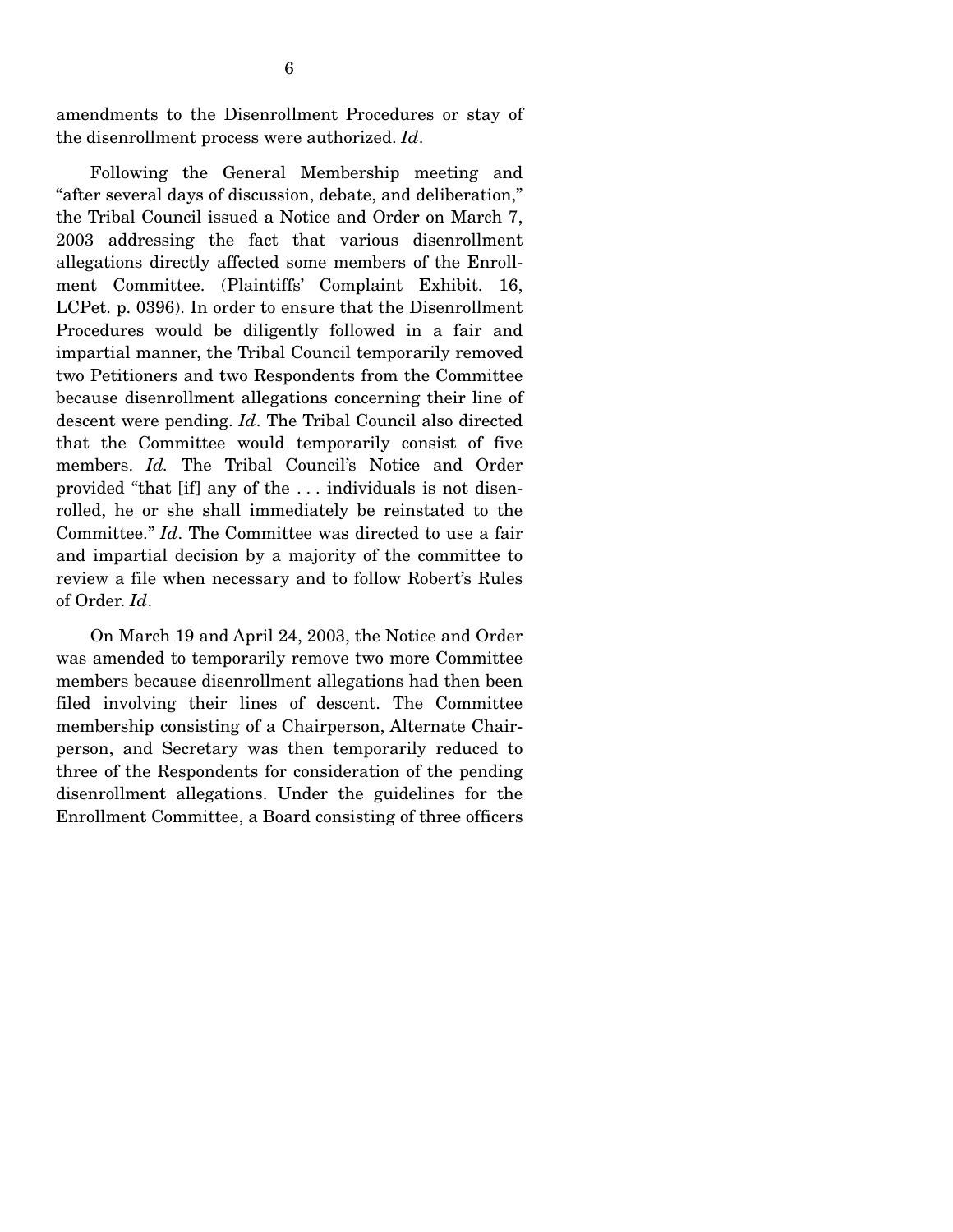of the Committee can take action. (Plaintiffs' Complaint Exhibit 6, LCPet. p. 0112).

 Following the above described actions of the Tribal Council, the Enrollment Committee proceeded to process the various disenrollment allegations under the Disenrollment Procedures and in accordance with the Tribal Council's directives. (Respondent LaMere's Declaration, ¶ 7, LCPet. p. 1118). The first three sets of allegations of disenrollment reviewed by the Enrollment Committee resulted in the Committee finding, after review of all the facts, that the tribal members who were the focus of those allegations – including four recused members of the Enrollment Committee – did in fact meet the Pechanga Band's enrollment qualifications. (Respondent LaMere's Declaration, ¶ 9, LCPet. p. 1119). After each set of allegations were fully reviewed and a decision made by the majority of the Committee, a letter was sent to the Tribal Council notifying it of the Committee's decision and that the affected temporarily removed Committee members were reinstated in accordance with the Tribal Council's Notice and Order of March 7, 2003, as amended. *Id*.

 The Enrollment Committee, then composed of all the Respondents, turned to the allegations made regarding Petitioners' membership status. (Respondent LaMere's Affidavit ¶ 10, LCPet. p. 1118). A fifth set of allegations against another line of descent was still pending at that time. *Id*.

 The Committee reviewed the allegations regarding Petitioners, submissions by Petitioners challenging the correctness of those allegations, and records of the Enrollment Committee. After review of that information over several months, the Committee on October 22, 2003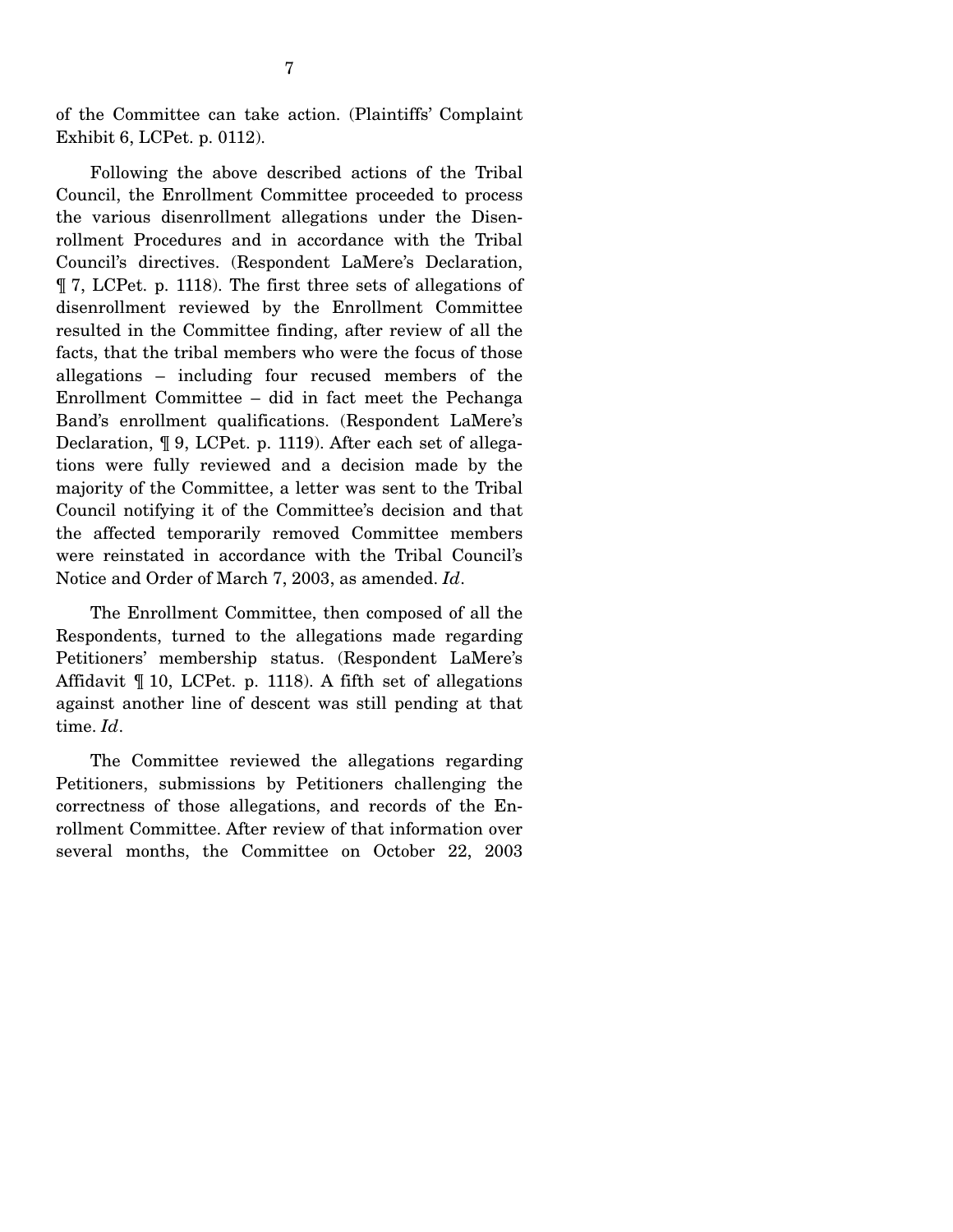determined that grounds existed for initiating the disenrollment process. (Plaintiffs' Complaint Exhibit 18, LCPet. p. 0184). A summons was sent to Petitioners notifying them that the Committee believed one or more grounds existed for initiating the disenrollment process. *Id*.

 Pursuant to the Disenrollment Procedures, Initial Meetings were held with Petitioners. The Initial Meeting is the point at which the Enrollment Committee explains why the available documentation raised questions regarding the individual's membership qualifications under the Pechanga Band's constitution. Opp. App. ¶ 3, p. 2. At the Initial Meeting, the Committee provided specifics regarding the Committee's concerns about Petitioners' enrollment status. (Plaintiffs' Complaint Exhibit 21, LCPet. p. 0194-0220). Petitioners were provided a copy of all the factual records the Enrollment Committee then possessed concerning their enrollment. (Plaintiffs' Complaint Exhibit 21, LCPet. p. 0198). At the Initial Meeting, Petitioners were informed that the facts reviewed by the Committee failed to prove lineal descent to an original Pechanga Temecula person on the Pechanga Reservation. Petitioners were told that their enrollment qualifications would be measured against the Band's membership qualifications in the Constitution and Bylaws. (Plaintiffs' Complaint Exhibit 21, LCPet. p. 0194). The Committee advised Petitioners that no decision would be made until the Committee received and reviewed any additional documentation submitted within the deadlines established by the disenrollment procedures. (Plaintiffs' Complaint Exhibit 21, LCPet. p. 206).

 On the last day for Petitioners to provide the Enrollment Committee with additional information in support of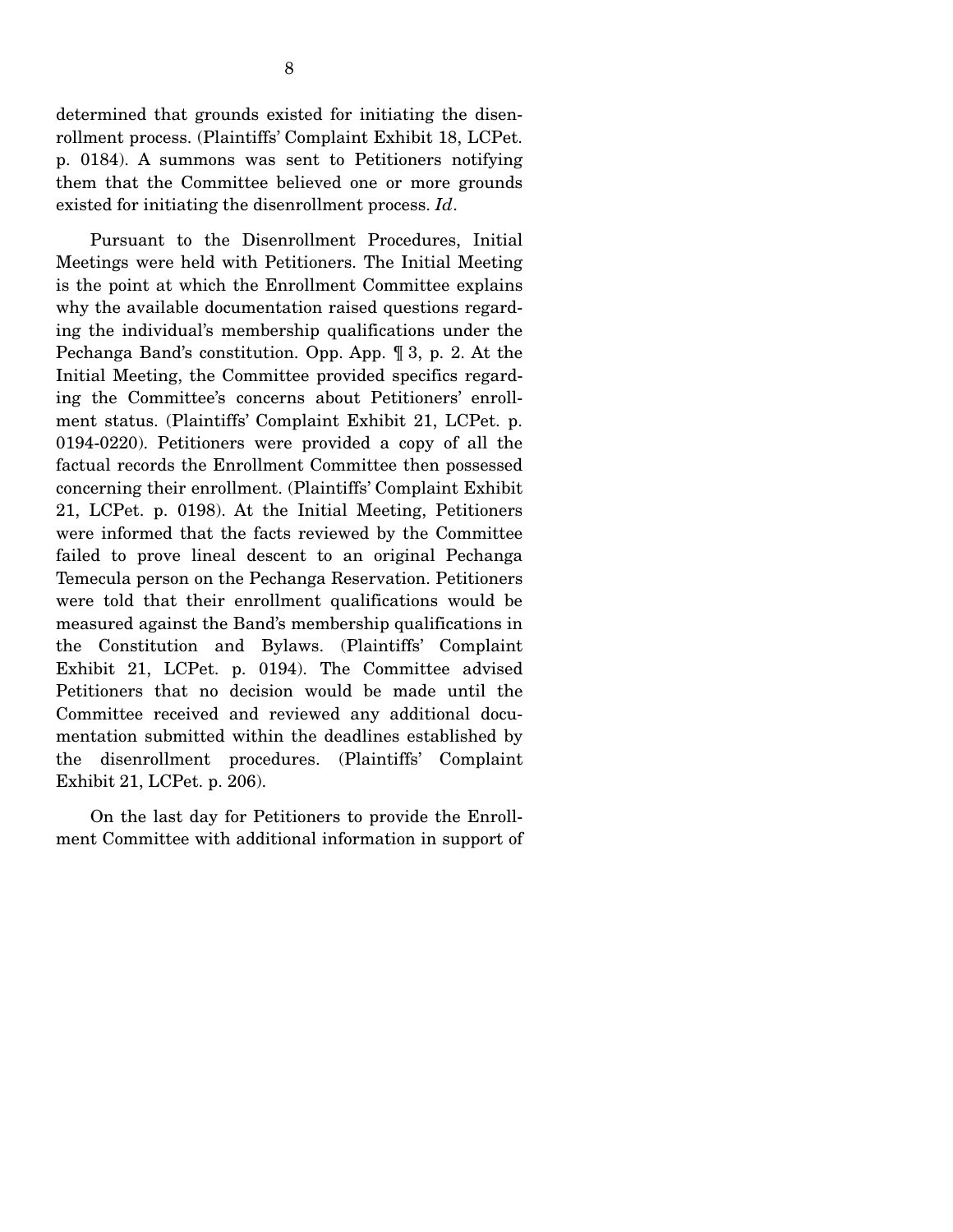their membership and after submission of that information, Petitioners filed their complaint in this matter. (Plaintiffs' Complaint, LCPet. p. 0029). Five days later, Petitioners asked the state court for a temporary restraining order to prevent Respondents from taking any action on the membership status of Petitioners. The complaint named each of Respondents in their "official capacity as a member of the Enrollment Committee of the Temecula Band of Luiseño Mission Indians of the Pechanga Indian Reservation." (Plaintiffs' Complaint, LCPet. p. 0029). The complaint sought a state court injunction prohibiting Respondents from taking any actions purporting to disenroll Petitioners, a state court declaration that Petitioners were members of the Pechanga Band and entitled to remain members of the Pechanga Band, and a state court permanent injunction prohibiting Respondents from disenrolling Petitioners. (Plaintiffs' Complaint, LCPet. p. 0048).

 The Respondents, as the elected officials responsible for the initial membership determination pursuant to the Disenrollment Procedures, subsequently ruled that Petitioners did not meet the Pechanga Band's enrollment criteria because the person through whom they claimed lineage had not in fact been an original Temecula Pechanga person as required by the Constitution and Bylaws. This decision was appealed to the Tribal Council in accordance with Pechanga law. The Tribal Council considered the appeal pursuant to the role assigned to it by the Disenrollment Procedures. Tribal Council actions discussed above, to ensure that decisions were made in a fair and impartial manner, show that the Council is the type of competent law-applying body recognized by the Court in *Santa Clara Pueblo v. Martinez*, 436 U.S. 49,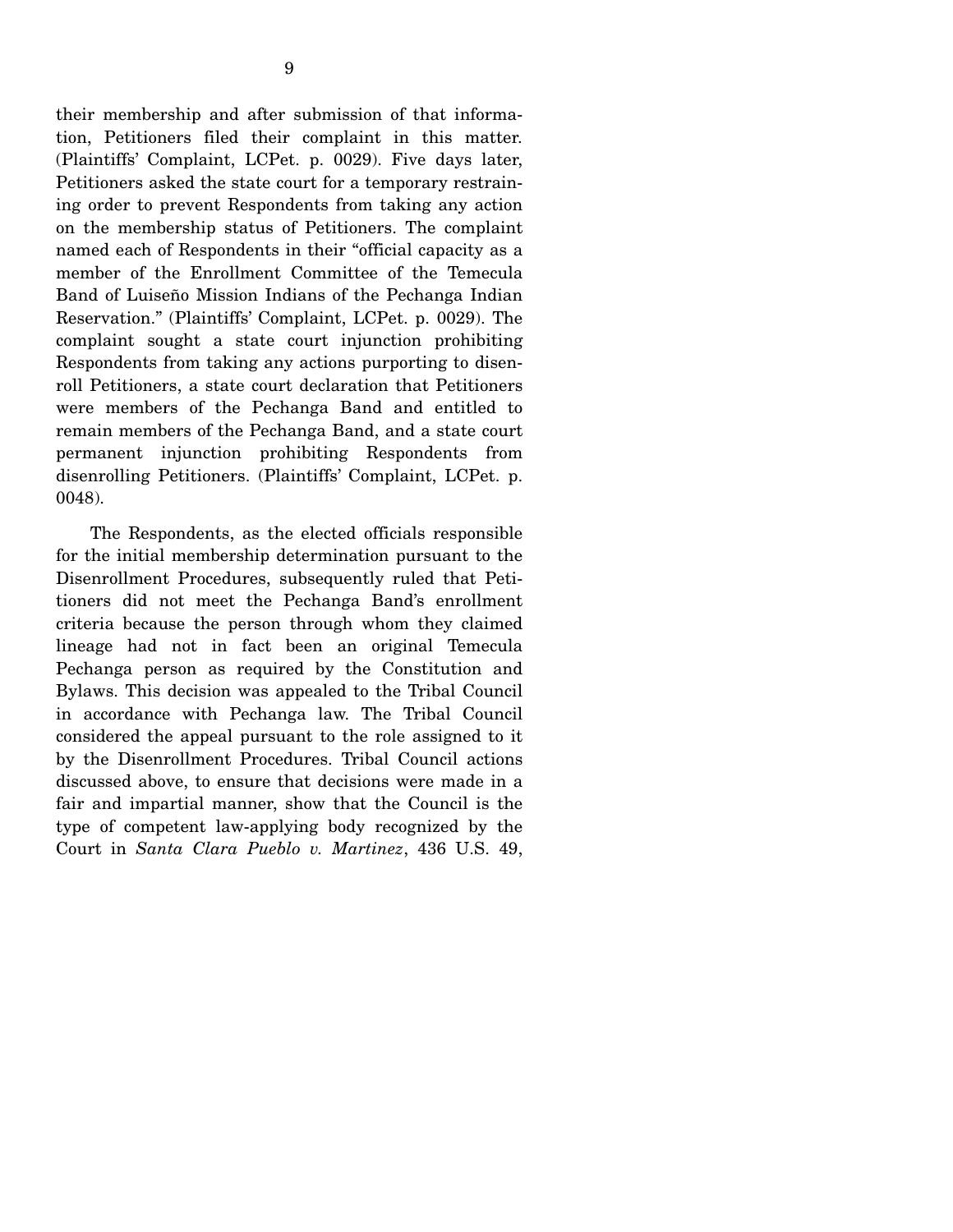65-66 (1983), as capable of vindicating the rights created by the Indian Civil Rights Act, 25 U.S.C. § 1301 *et seq*. The Tribal Council, after a hearing and several weeks of deliberations, issued a ruling which upheld the substance of the Enrollment Committee's rulings and findings and directed the Committee to look at an alternative factor as a possible basis for enrollment of Petitioners. (Respondents' Supplemental Brief Submitted Pursuant to Court Order of November 10, 2004, p. 3). In accordance with the disenrollment procedures, the Committee considered the alternative basis, but concluded the proposed factor, read in conjunction with the constitutional requirements, did not allow Petitioners to meet the Pechanga Band's enrollment criteria. *Id.*

 Petitioners misstate the law in their discussion of *Bryan v. Itasca County*, 426 U.S. 373, 389 (1976), by failing to point out authority in that case which directly contradicts their assertions in the petition. In *Bryan*, the Minnesota Supreme Court had attempted to use 28 U.S.C.  $§ 1360(b)$  to expand the scope of  $§ 1360(a)$ 's limited grant of jurisdiction beyond private civil disputes. This Court rejected the Minnesota Supreme Court's attempt by finding that the Minnesota court's conclusion was "foreclosed by the legislative history of Pub.L. 280 and the application of canons of construction applicable to congressional statutes claimed to terminate Indian immunities." *Bryan*, 426 U.S. at 379. The Court specifically found that "nothing in [Public Law 280's] legislative history remotely suggests that Congress meant the Act's extension of civil jurisdiction to the States should result in the undermining or destruction of such tribal governs as did exist and a conversion of the affected tribes to little more than 'private voluntary organizations'." *Bryan*, 426 U.S. at 388. In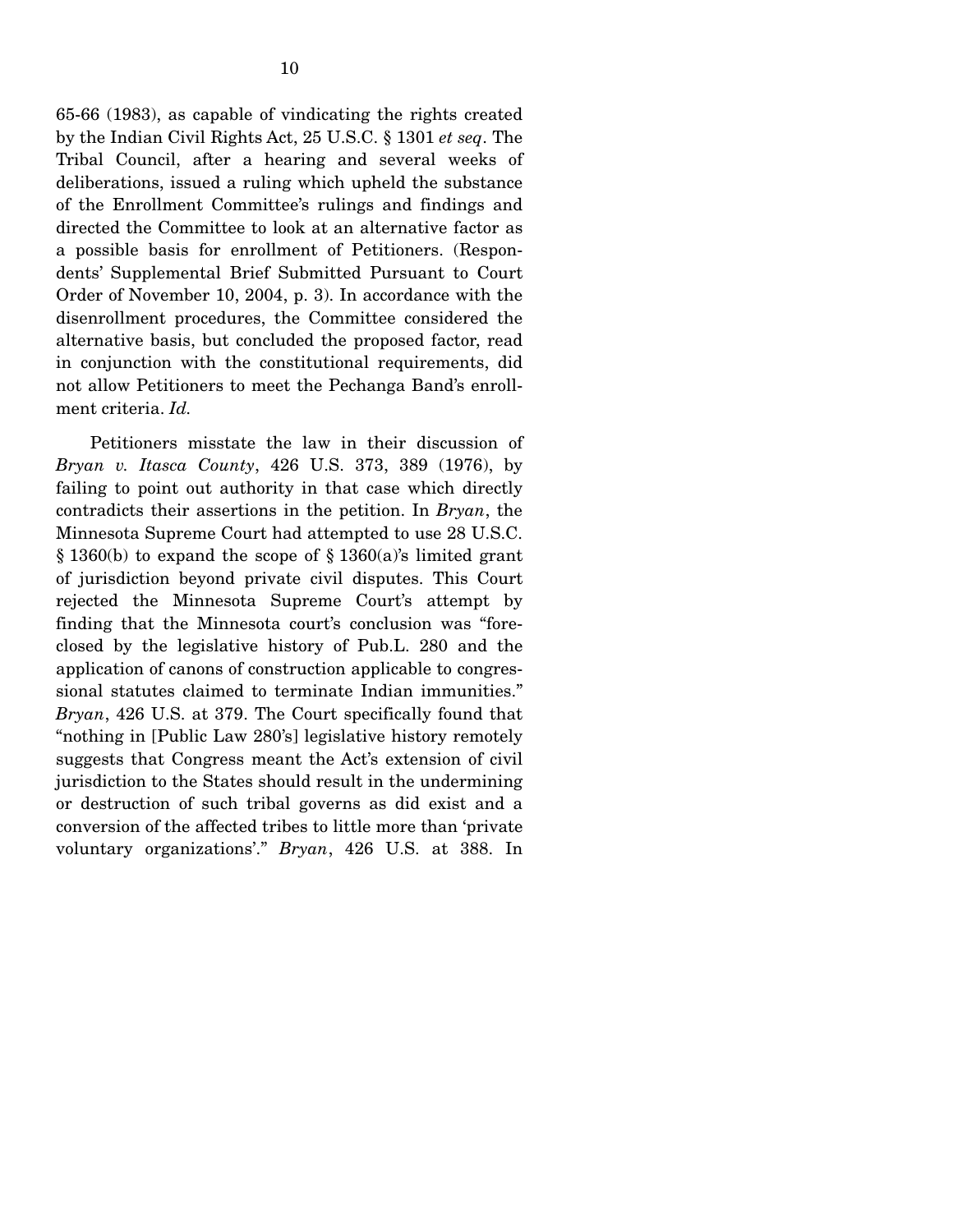rejecting efforts to extend the reach of Public Law 280 to tribes, the Court ruled "The Act itself refutes such an inference: there is notably absent any conferral of jurisdiction over the tribes themselves . . . " under Public Law 280. *Bryan*, 426 U.S. at 188-89.

 Petitioners also misstate the law from *Atkinson v. Haldane*, 569 P.2d 151 (Ak. 1977). While citing *Atkinson* for general legislative history on Public Law 280, Petitioners fail either to recognize or to attempt to distinguish the Alaska Supreme Court's ruling in that case "that Congress, by virtue of the enactment of 28 U.S.C. § 1360(a), did not waive the sovereign immunity of Indian tribes." *Atkinson*, 569 P.2d at 167.

#### **III. REASONS FOR DENYING THE PETITION**

#### **THE DECISION BELOW DOES NOT CONFLICT WITH ANY STATE COURT OF LAST RESORT, A FEDERAL COURT OF APPEAL, OR THE UNITED STATES SUPREME COURT.**

## **A. Petitioners Manufacture A Conflict, Which If It Existed, Only Exists Within The Court Of Appeal Of The State Of California.**

The lower court decision that is the subject of the petition was rendered by the Court of Appeal of the State of California, Fourth Appellate District. Importantly, the alleged conflict presented in the petition is only within a subdivision of the Court of Appeal of the State of California. The decision for which certiorari is sought and the decision the Petitioners assert was "abandoned," *Turner v. Martire*, 82 Cal.App.4th 1042 (Cal.App. 2000), were both decided by the same division of the same district of the court of appeal. First, unlike the instant case, the *Turner*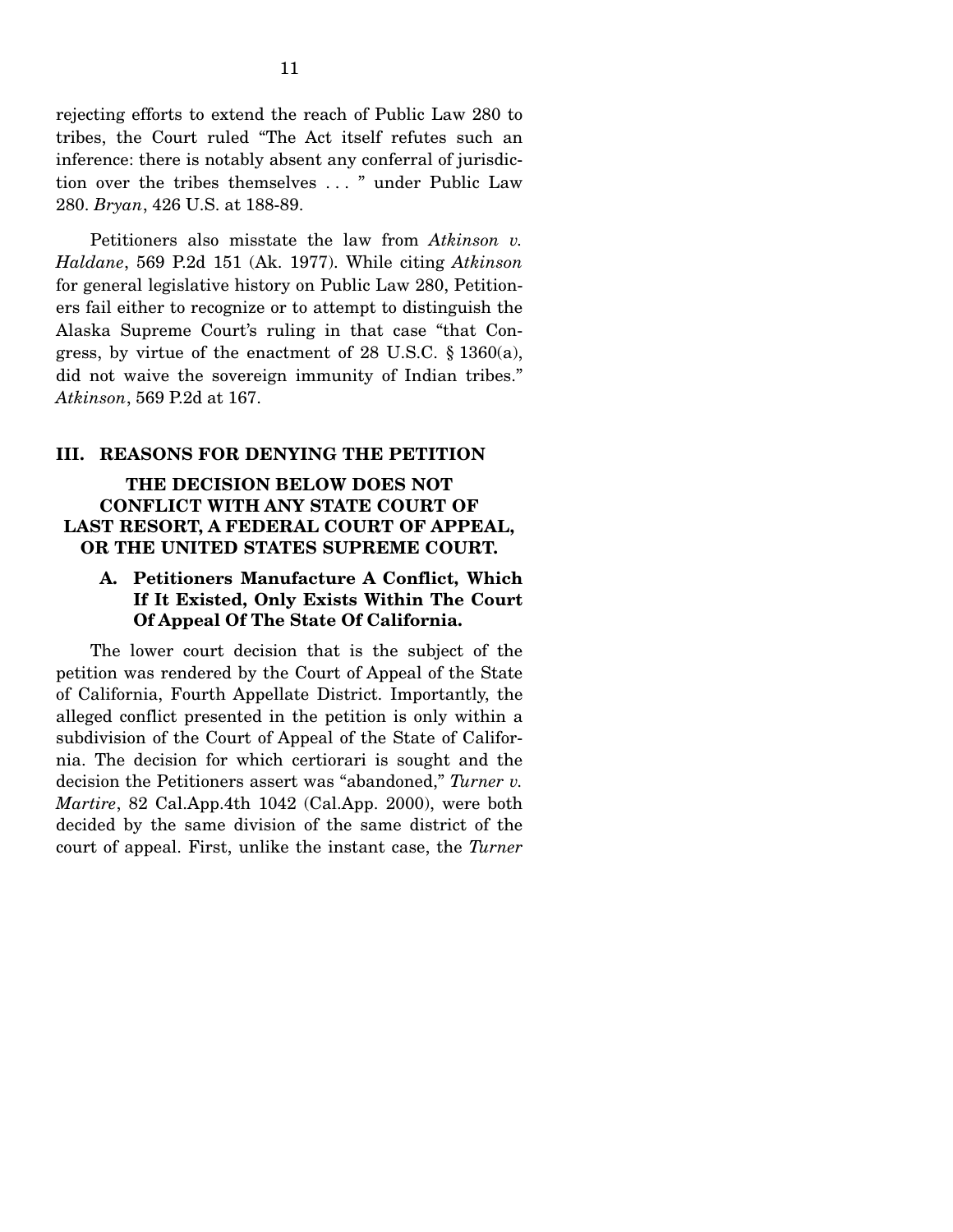court was not deciding a dispute between members of a tribe and elected tribal officials. Second, the court of appeal's decision does not "abandon" its holding in *Turner*, but acknowledges that case's standard that "individual tribal members have no sovereign immunity from suit unless they are acting in official capacities on behalf of a tribe." Pet. App. 15A. The court of appeal correctly applied the law.

 The court of appeal specifically held that "the Committee is necessarily entrusted with substantial discretion in evaluating evidence submitted for its consideration. . . . and necessarily acts as an essential arm of the Band itself." Pet. App. 15A. In fact, Respondents were sued in their official capacities. (Plaintiffs' Complaint, LCPet. p. 0029). The court of appeal also distinguished the situation in *Turner* from the present case by finding that, regardless of Petitioners' characterization, the dispute is between Petitioners and the Band and that there is an effective redress within the Band for any perceived misconduct. Pet. App. 16A. In reality, there is neither a conflict with any other court decision nor a misapplication of a properly stated rule of law.

 Therefore, Respondents respectfully urge the Court to deny certiorari.

## **B. The Decision Below Only Reiterates Long Settled Federal Law Regarding Tribal, Not State, Jurisdiction Over Internal Membership Decisions.**

 The court of appeal correctly held, consistent with *Santa Clara Pueblo v. Martinez*, 436 U.S. 49 (1983), that Public Law 280 cannot be viewed as a general grant of jurisdiction to state courts to determine intratribal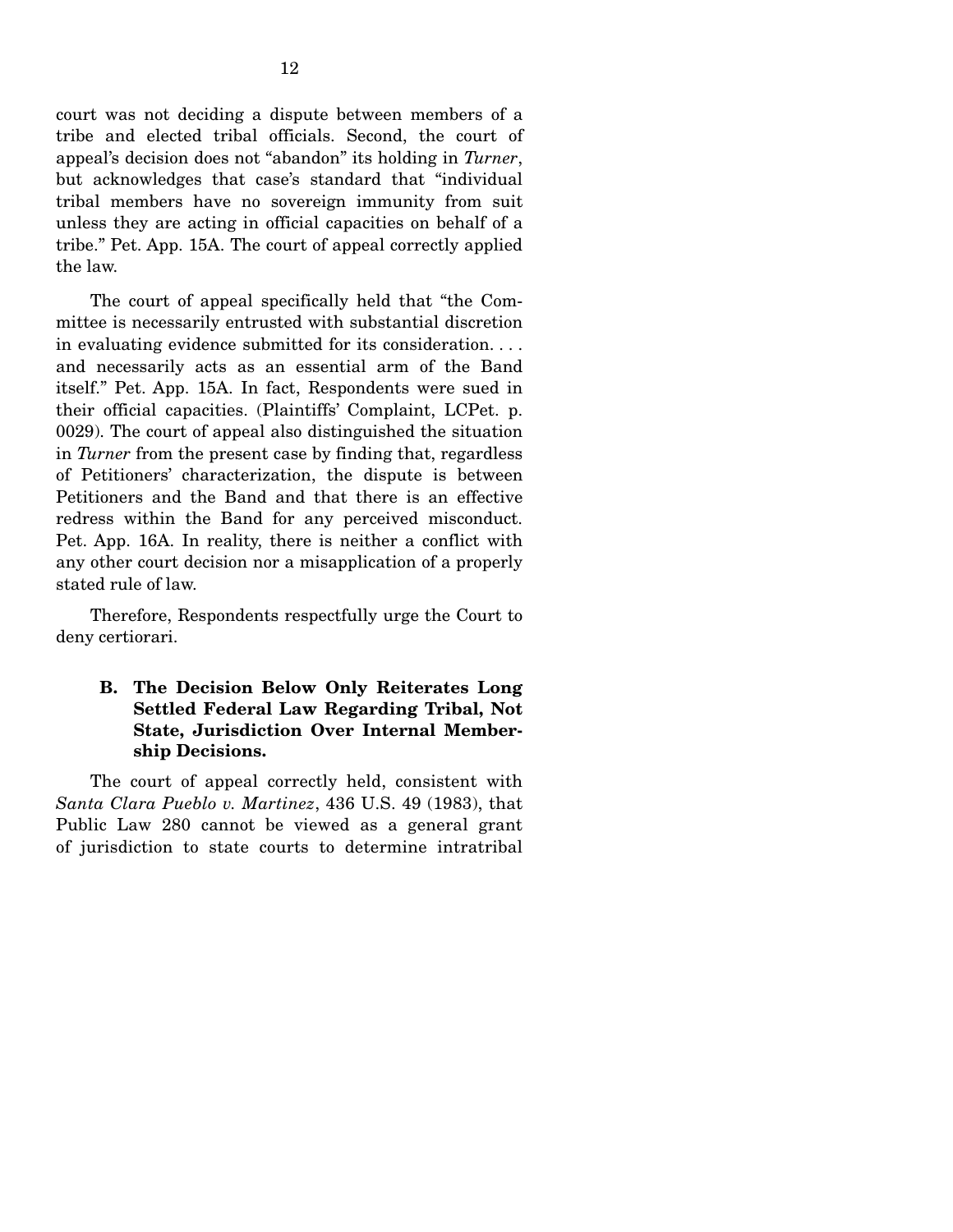disputes. The court of appeal relied on this Court's precedent that "there is notably absent any conferral of jurisdiction over the tribes themselves . . . " under Public Law 280. *Bryan v. Itasca County*, 426 U.S. 373, 389 (1976). In addition, as discussed in the foregoing section, the court of appeal correctly applied the law regarding the extension of sovereign immunity to tribal officials acting in their official capacity. *LaMere*, 131 Cal.App.4th, at 1065, Writ. Pet. App. p. 15A-16A),

 The court of appeal decision is in accord with long established legal precedent of the federal and state courts. The issue has been resolved by the courts, the federal government, and Congress numerous times over the last 150 years. "The courts have consistently recognized that one of an Indian tribe's most basic powers is the authority to determine questions of its own membership." Felix S. Cohen, *Handbook of Federal Indian Law* (2005 ed.), ¶ 3.03[3], p. 176, *citing Santa Clara Pueblo v. Martinez*, 436 U.S. 49, 72 n.32 (1978); *United States v. Wheeler*, 435 U.S. 313, 322 n.18 (1978); *Red Bird v. United States*, 203 U.S. 76 (1906) (*Cherokee Intermarriage Cases*); *Roff v. Burney*, 168 U.S. 218 (1897); *Smith v. Babbitt*, 875 F. Supp. 1353, 1360 (D. Minn. 1995). Indian tribes are "distinct, independent political communities, retaining their original natural rights." *Worcester v. Georgia*, 31 U.S. 515 (1832).

 This Court has long recognized the paramount right of a sovereign tribe to determine its own membership. In the *Cherokee Intermarriage Cases*, this Court held that the Cherokee Nation had complete authority to qualify the rights of membership which it offered and to provide for revocation of such rights. *Cherokee Intermarriage Cases*, 203 U.S. at 81-82, 84. In *Roff v. Burney*, 168 U.S. 218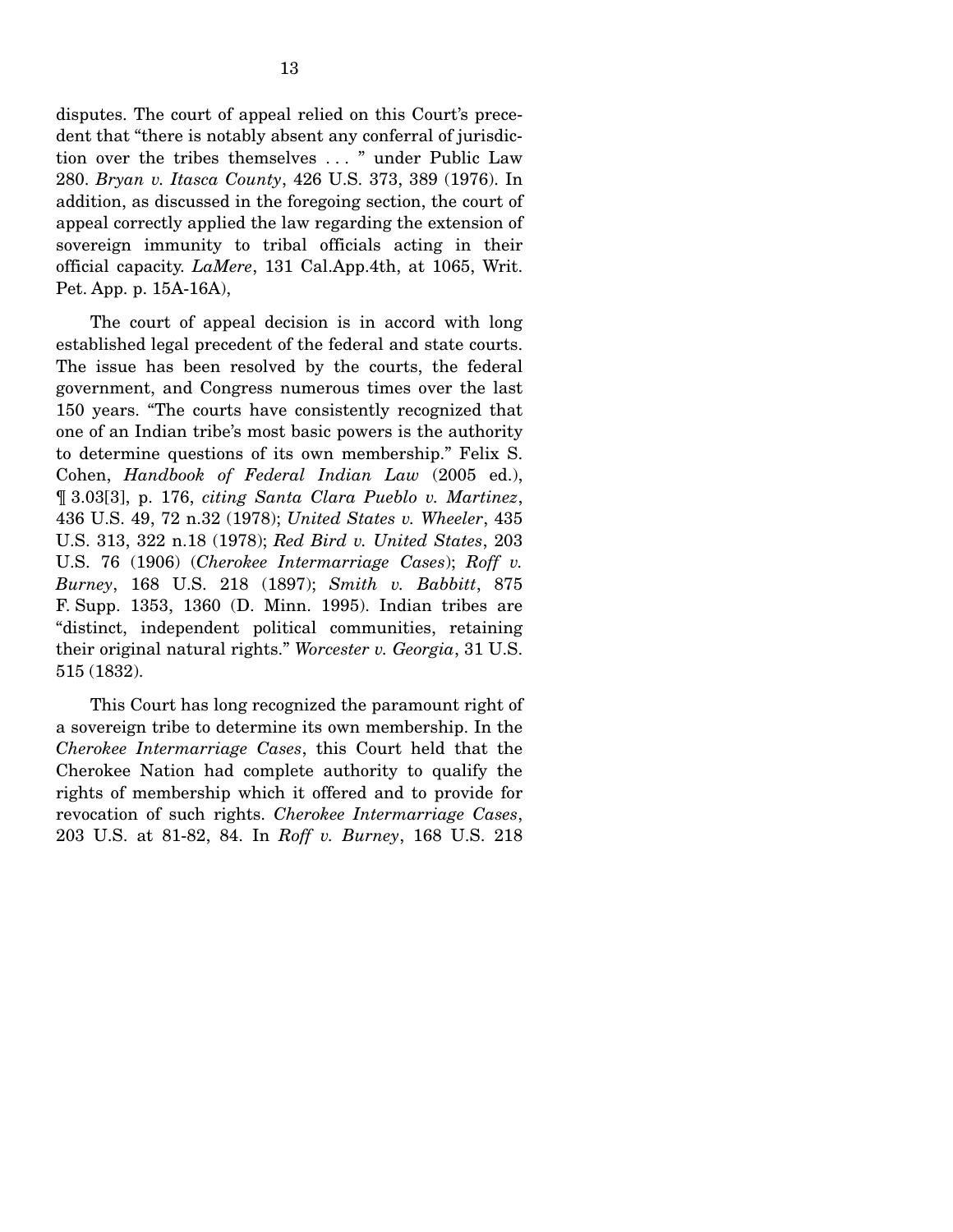(1897), the Court held a tribe's authority over membership decisions includes the right to revoke that membership.

The citizenship which the Chickasaw legislature could confer it could withdraw. The only restriction on the power of the Chickasaw Nation to legislate in respect to its internal affair is that such legislation shall not conflict with the Constitution or laws of the United States, and we know of no provision of such Constitution or laws which would be set at naught by the action of a political community like this in withdrawing privileges of membership in the community once conferred.

#### *Roff*, 168 U.S., at 222.

 More recent case law reaffirms the principle that tribes have exclusive authority over their own membership. In *Santa Clara Pueblo*, this Court recognized that "[a] tribe's right to define its own membership for tribal purposes has long been recognized as central to its existence as an independent political community." *Santa Clara Pueblo*, 436 U.S. at p. 72, n.32. Further, the Court cautioned "the judiciary should not rush to create causes of action that would intrude on these delicate matters." *Id.* The court of appeal followed, *Santa Clara Pueblo* "as the primary case recognizing the importance of tribal rights and sovereignty." *LaMere*, 131 Cal.App.4th at 1064, Writ. Pet. App. p. 13A. In congruence with *Santa Clara Pueblo*'s recognition that non-judicial tribal institutions are "recognized as competent law-applying bodies," the court of appeal found that the Pechanga Band "has provided for an internal appeal of crucial decisions." Writ. Pet. App. p. 17A; *LaMere*, 131 Cal.App.4th at 1064; *see also Iowa Mutual Insurance Company v. LaPlante*, 480 U.S. 9, 16 (1987).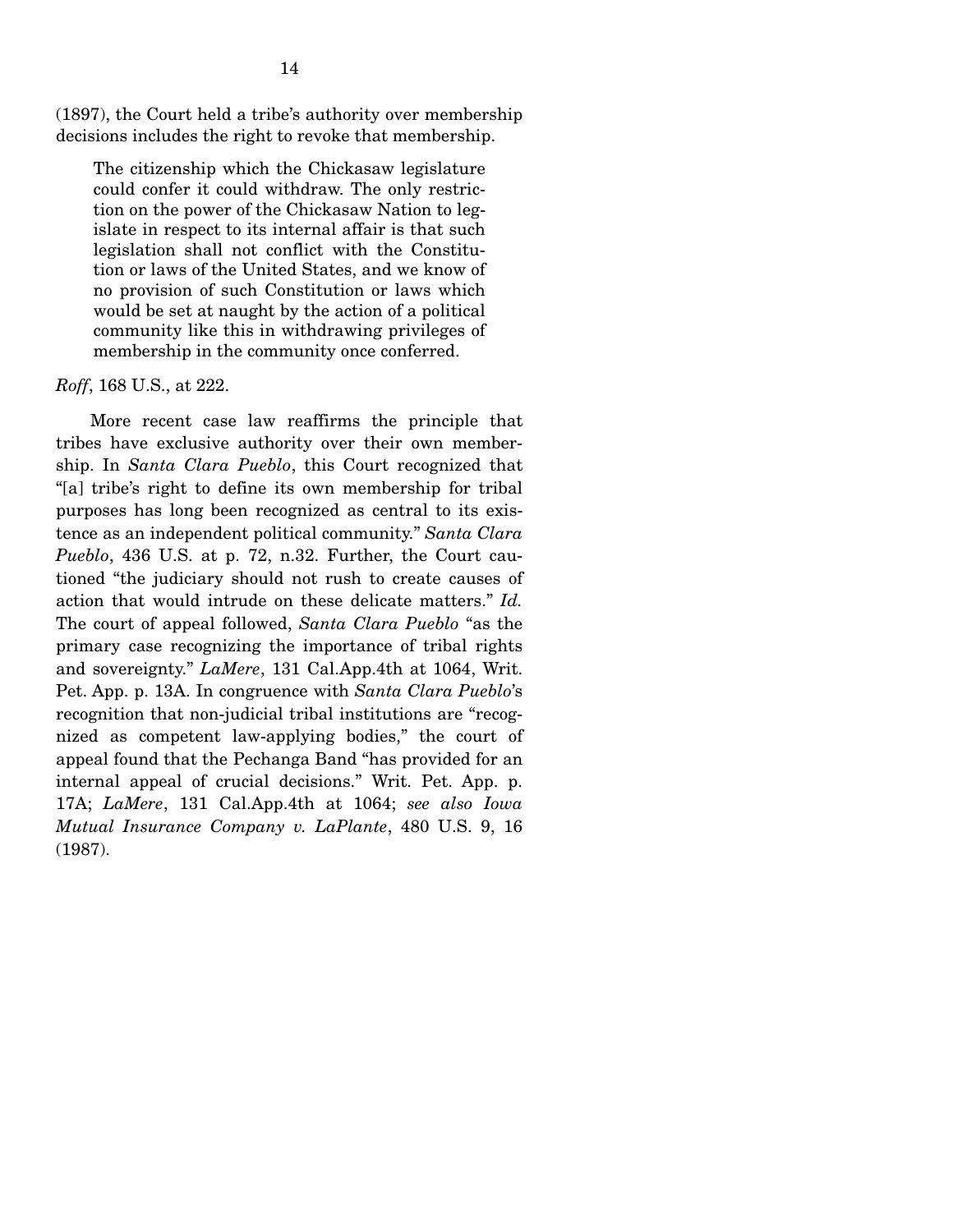The court of appeal decision in this case also is in accord with the decisions of other state courts of last resort. State courts have long followed this Court's precedent and recognized the pivotal role of membership decisions in tribal sovereignty. The highest court of the State of New York in *Patterson v. Council of Seneca Nation,* 157 N.E. 734 (N.Y. 1927), after reviewing the longstanding precedent regarding a tribe's authority over its own membership determinations, declared:

[I]n its capacity of a sovereign nation the Seneca Nation is not subservient to the orders and directions of the courts of New York state; that, above all, the Seneca Nation retains for itself the power of determining who are Senecas, and in that respect is above interference and dictation.

*Patterson*, 157 N.E. at 738. The State of Alaska has held "that Congress, by virtue of the enactment of 28 U.S.C. § 1360(a), did not waive the sovereign immunity of Indian tribes." *Atkinson*, 569 P.2d at 1567. The court of appeal in the present case could not have been more precise and accurate when it stated the present dispute "goes to the heart of tribal sovereignty." *LaMere*, 131 Cal.App.4th at 1064, Writ Pet. App. p. 14A.<sup>2</sup>

 The federal and state courts uphold a tribe's sovereign right to make internal enrollment decisions. The Petition

<sup>2</sup> Congress and Executive Branch also have consistently recognized a tribe's right to determine its own membership without federal or state court review. *See, e.g.*, 25 U.S.C. § 184; 25 U.S.C. § 903b(c); *Apodaca v. Silvas,* 19 F.3d 1015 (5th Cir. 1994); Solicitor's Opinion of May 17, 1941, 1 Opinions of the Solicitor 1048; 55 I.D. 14, 33.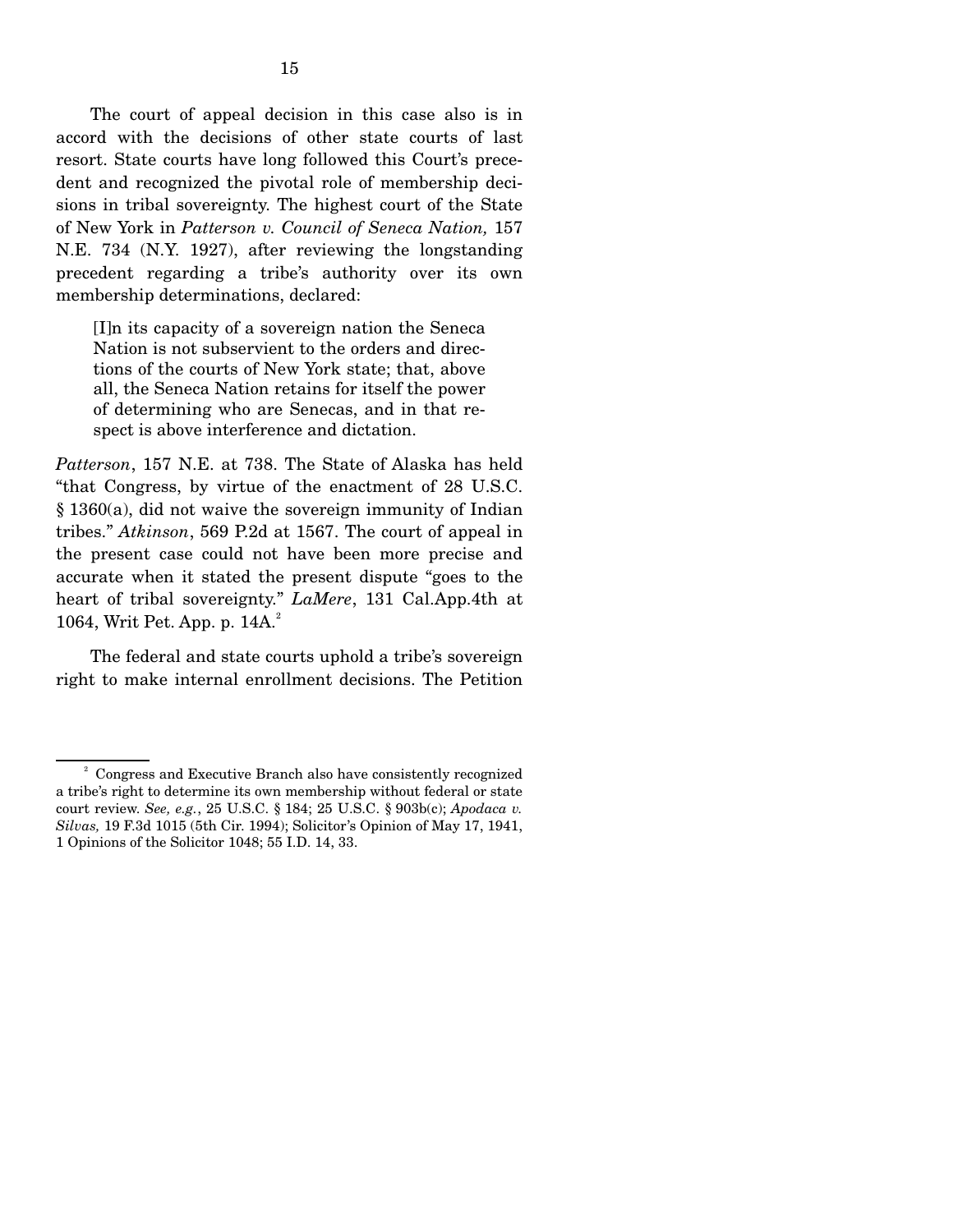for Review should be denied because this important question of law is well settled.

--------------------------------- ♦ ---------------------------------

## **CONCLUSION**

 Respondents respectfully request that the petition for certiorari be denied in this matter.

Respectfully submitted,

JOHN C. SCHUMACHER *Attorney for Respondents* LAW OFFICE OF JOHN SCHUMACHER 420 E. Washington Street Riverton, WY 82501 (307) 857-0300

DATED: April 14, 2006

16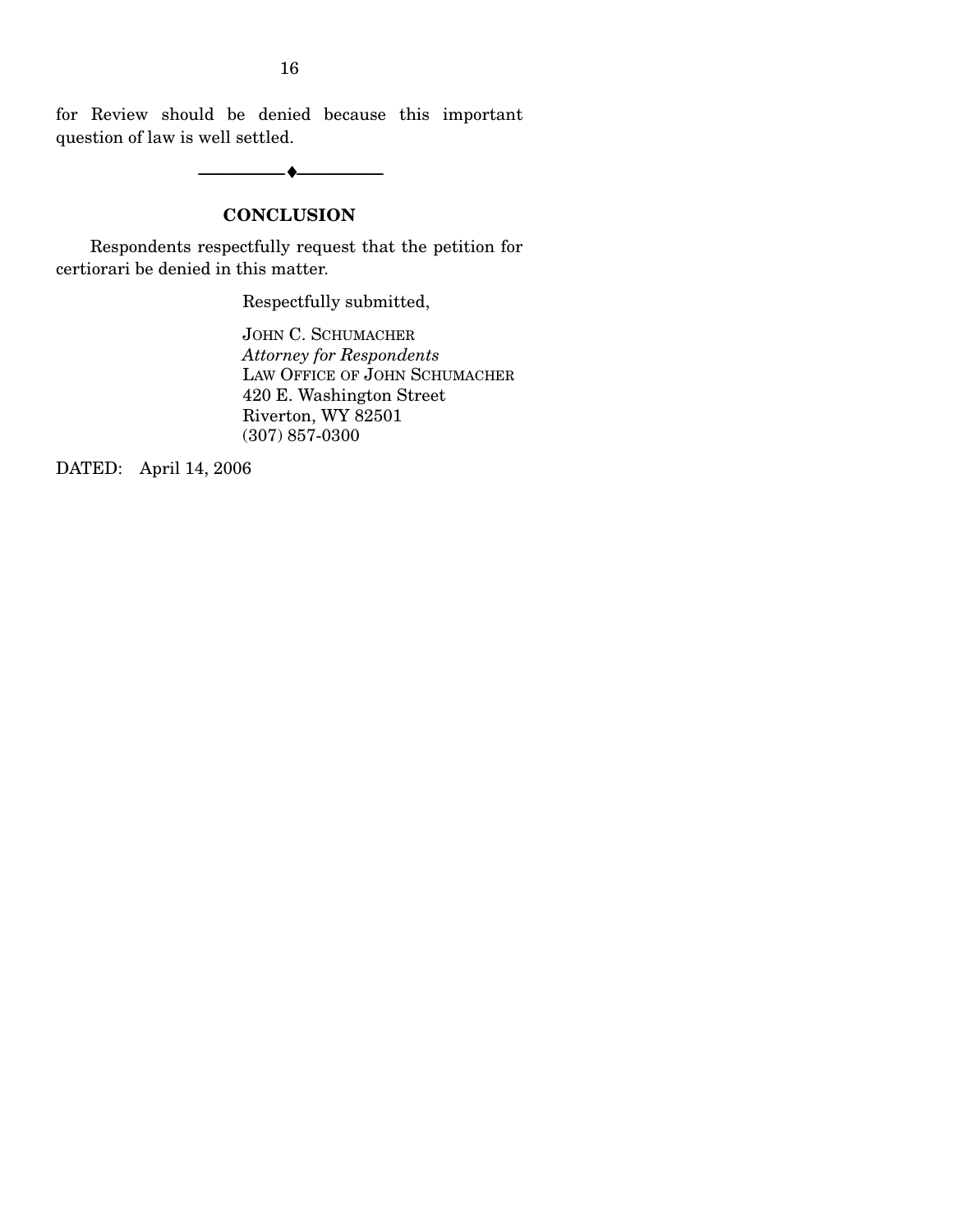#### **APPENDIX A**

## **Pechanga Enrollment Disenrollment Procedure**

1. SUBJECT:

The purpose of the disenrollment procedure is to correct mistakes or irregularities that resulted when tribal membership was approved and to provide a process that will allow a fair hearing in the disenrollment procedure.

The definition for disenrollment is: revoking a person's membership when it is found that they do not meet the requirement set forth on the enrollment application which was approved by the Band.

The Band has approved a procedure and criteria for enrollment that all applicants must meet to acquire membership. If, in the enrollment process a mistake was incurred by the Enrollment Committee or Band then we need an outlined procedure to correct this situation.

2. INITIATING THE DISENROLLMENT PROCEDURE:

The Enrollment Committee shall initiate the disenrollment process against an enrolled individual for one or more of the following reasons:

- a. A written signed statement or affidavit providing facts questioning the enrollment of an individual.
- b. A factual statement from a member to a quorum of the Enrollment Committee providing facts questioning the enrollment of an individual.
- c. Falsified information on the enrollment application and/or falsified documents showing lineal descent.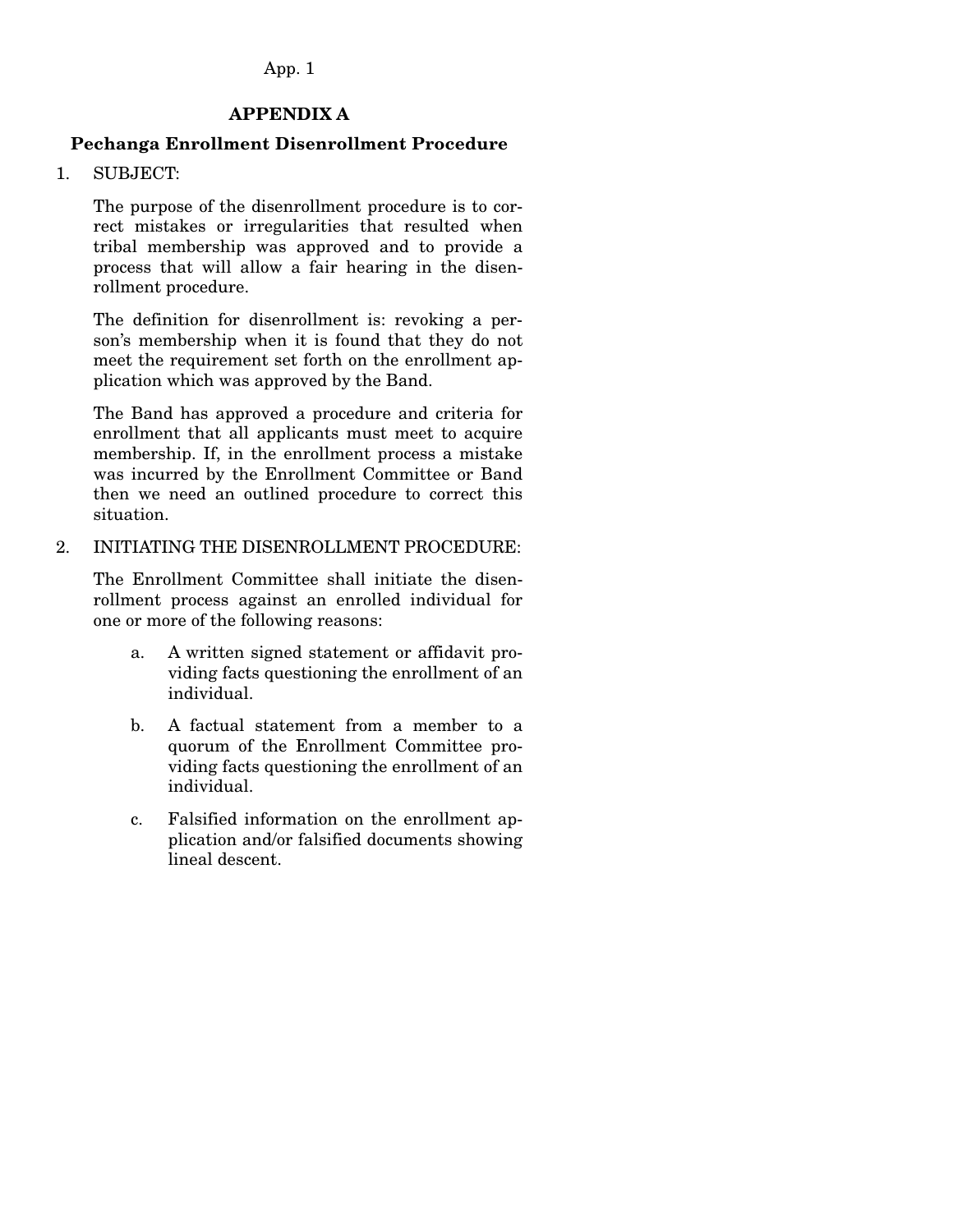- d. Misrepresentation on enrollment documentation.
- e. Discovery of an error made by the Enrollment Committee in approving enrollment.
- f. Discovery of inappropriate documentation and/or insufficient documentation.
- g. If there is a break in lineal descent due to disenrollment.

The Enrollment Committee is not limited to the above in beginning the disenrollment process consistent with the procedures and shall use a fair and impartial decision by a majority of the committee to review a file when necessary.

All pertinent sources including files of enrolled individuals or applicants may be researched by the committee in connection with a disenrollment case. As our enrollment is through lineal descent it is necessary to verify the applicant's claim to a family tree.

#### 3. INITIAL MEETING:

The individual who is subject to disenrollment shall be summoned to an Enrollment Committee meeting by letter delivered by the Enrollment Committee Chairperson and two Enrollment Committee members, when appropriate, and/or notification by registered U.S. mail.

This letter shall state that the Enrollment Committee has questions regarding their enrollment and stressing the importance of responding to this letter and requesting a meeting within thirty days. The individual shall have thirty days from the date of the letter to respond. Additional time will be approved by the Enrollment Committee under extreme circumstances.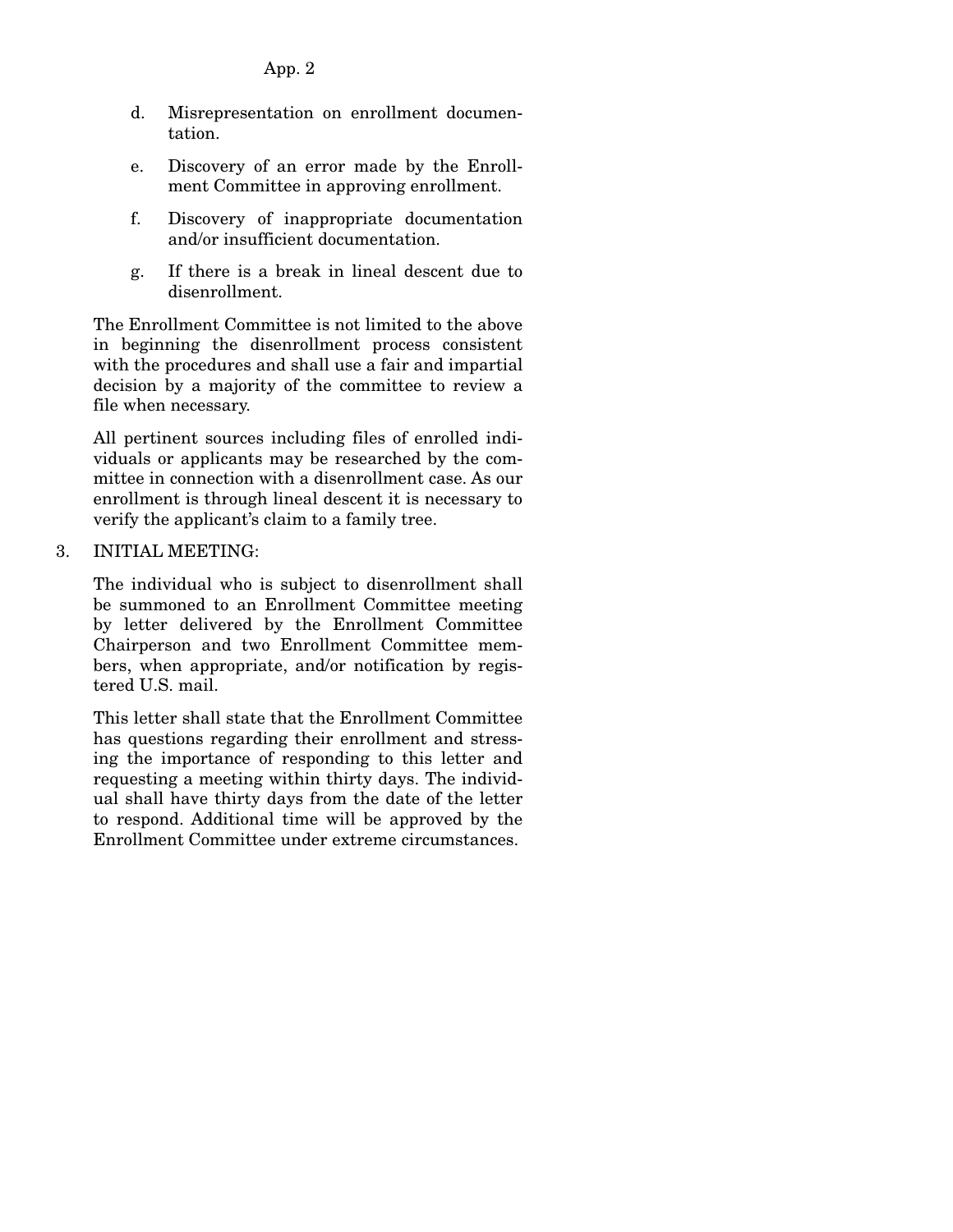The Enrollment Committee shall also inform the Tribal Council of its action in writing but not disclose any confidential information.

If this summons is ignored and not responded to by the person, then the procedure for disenrollment will begin.

### 4. AUTOMATIC DISENROLLMENT IF NO RESPONSE

The Enrollment Committee shall inform the Council in writing of its action to disenroll the individual noting failure of the individual either to respond to the summons letter from the Enrollment Committee without a request for an extension of time or if there is no communication from the individual. If for extreme circumstances it was impossible for the individual to make contact with the Enrollment Committee then the Enrollment Committee may vote to reopen the case.

The Enrollment Committee shall send a letter to the disenrolled individual informing him/her of their disenrollment and noting the specific reason(s) for disenrollment. A letter (copy) shall be placed in the file.

## 5. MEETING BETWEEN THE INDIVIDUAL AND THE ENROLLMENT COMMITTEE

When the individual responds to the summons letter and a meeting is set up and verified by a phone call and/or certified letter then the Enrollment Committee has thirty days from the day of response to set up a meeting date.

At this meeting the Enrollment Committee shall show specific evidence that would prove that the documentation for enrollment does not provide lineal descent for the individual. The Enrollment Committee shall advise the individual to provide additional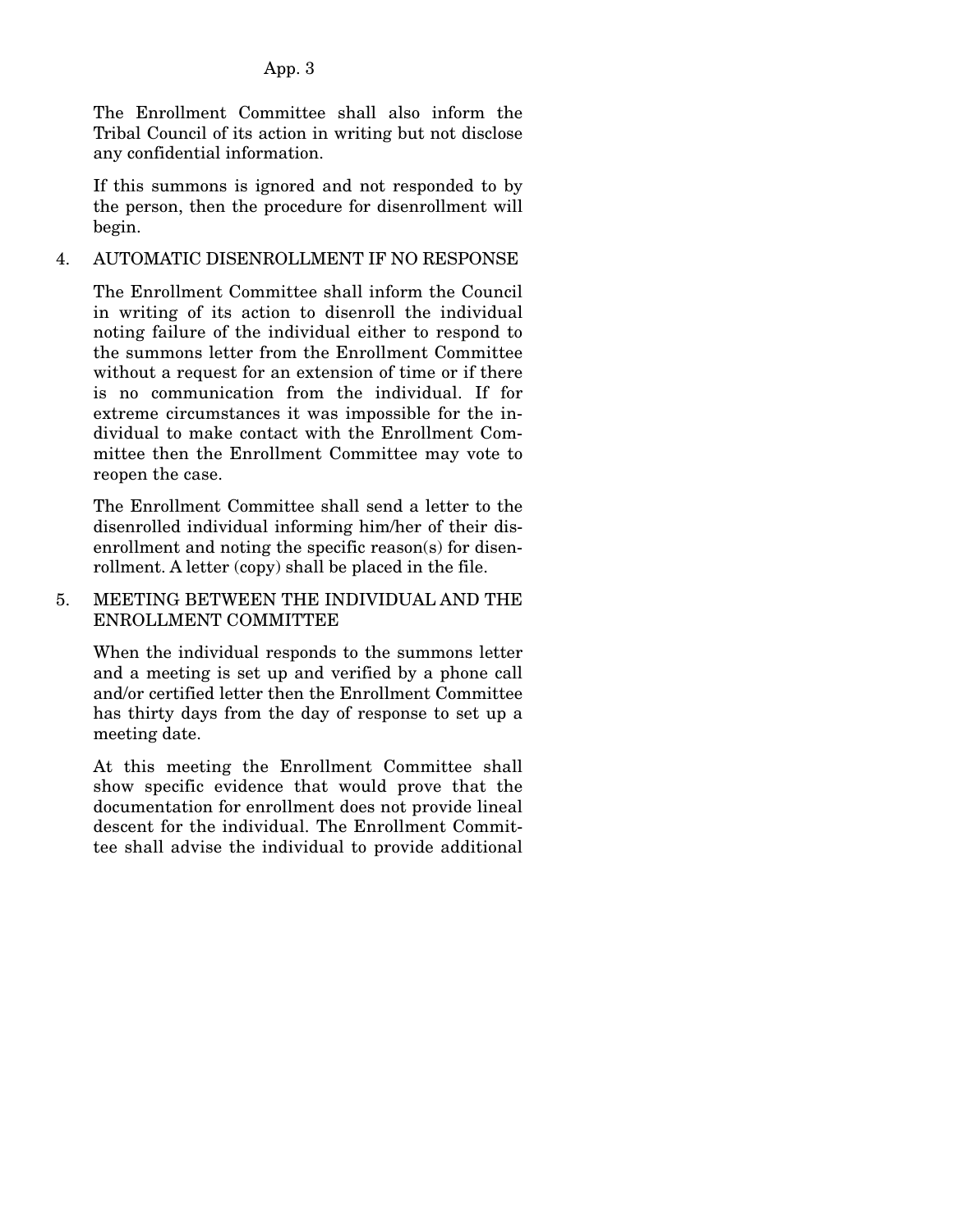information to prove their claim to membership within a thirty-day limit as of the day of this meeting.

### 6. FAILURE TO PROVE LINEAL DESCENT

If the individual's additional information fails to answer the issue(s) to the satisfaction of the committee, then the committee shall point out specifically where the information is lacking or not in conformity with the enrollment criteria. At this time the individual's membership will be revoked. A letter shall be sent to the Tribal Council and the disenrolled individual stating the disenrolled status without disclosing any confidential enrollment information. The Council shall inform all appropriate and Tribal committees immediately of the individual's non-member status.

## 7. SATISFACTORY RESPONSE BY INDIVIDUAL

If the person in question provides additional information and satisfies the concerns of the Enrollment Committee, then the procedures of the disenrollment process is terminated. The Tribal Council and the individual shall be notified of this favorable outcome in writing and a copy of a letter shall be put in the individual's file.

### 8. REVOKING PRIVILEGES AND MEMBER'S RIGHTS

When the individual has been disenrolled by the Enrollment committee he/she and all of his/her offspring claiming lineal descent through this disenrolled member lose all privileges and rights accorded a member. The adult members of this line will be notified individually by letter.

Their names shall be removed from the mailing and enrollment lists. The names that are removed shall be sent a letter informing them of this action since they no longer can claim lineal descent. The Band's secretary should be sent an update of the mailing list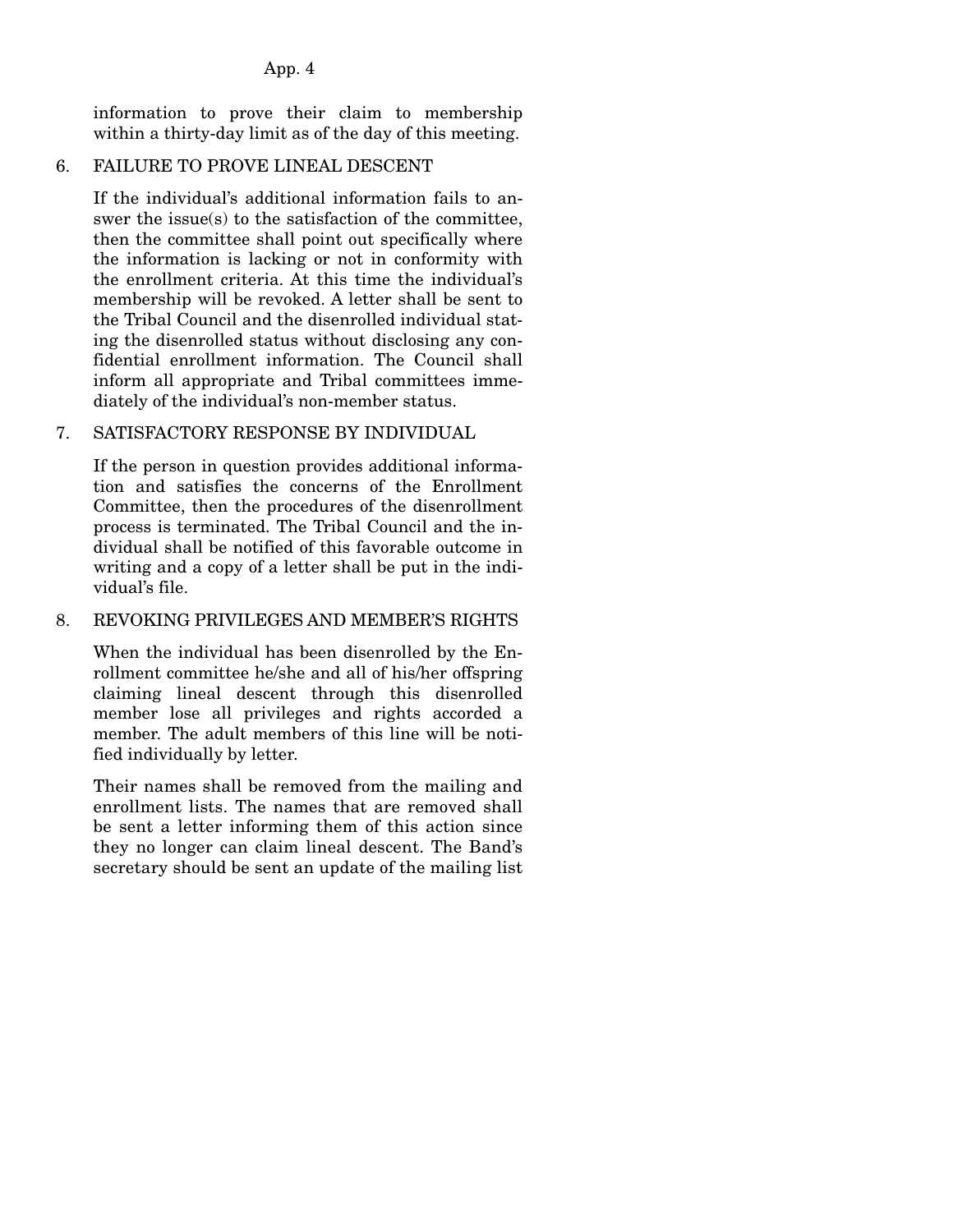reflecting the deletions. The minors of disenrolled members will lose Tribal membership.

#### 9. THE APPEAL PROCESS

In the disenrollment process if the Enrollment Committee fails to follow each step outlined by the disenrollment procedure or is negligent in any way then the involved individual can appeal to the Tribal Council for a fair hearing. In this event the individual must sign a waiver to disclose their confidential enrollment papers that the Council may need to access.

The information presented to the Tribal Council at the hearing is limited to only the documents that the Band approved on the enrollment application. The information provided to the Tribal Council should be the exact information that was used by the Enrollment Committee for their decision.

The Enrollment Committee members may be present at this meeting in case the Council needs to question them. A legal representative may not be present at this hearing.

If the Tribal Council notes an infraction to the disenrollment procedure or any unfair and/or impartial handling of a case, then they will instruct the Enrollment Committee to reevaluate the case applying their specific suggestion for a fair decision. The Tribal Council will provide their suggestions in writing to the Enrollment Committee. The Enrollment Committee will respond in writing within thirty days to the Council, Commenting on how they carried out the suggestions of the Council within thirty days.

This appeal is to check the attitude of the Enrollment Committee and to correct any infractions to the disenrollment procedure. The appeal is not for the Tribal Council to grant membership.